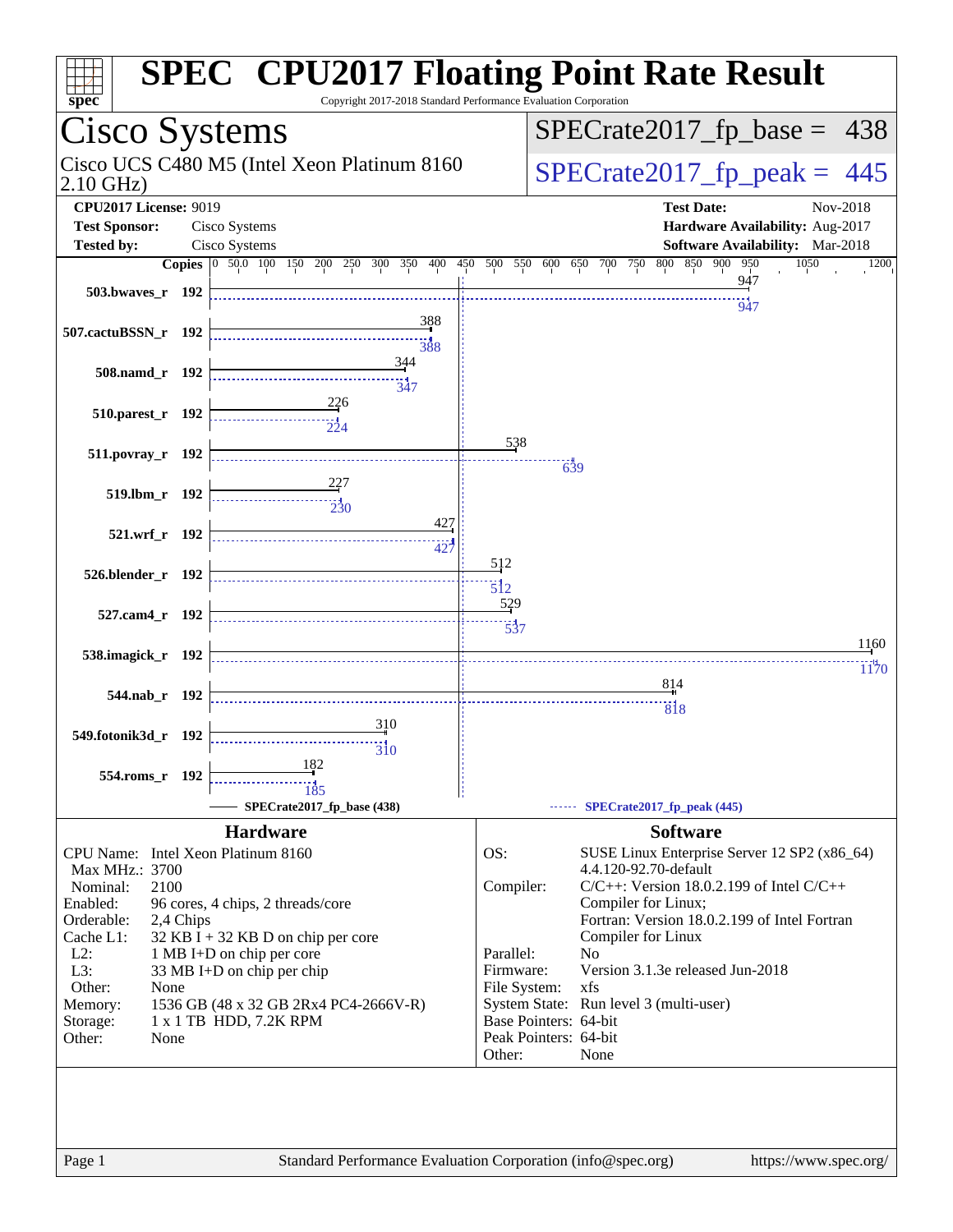

Copyright 2017-2018 Standard Performance Evaluation Corporation

### Cisco Systems

2.10 GHz) Cisco UCS C480 M5 (Intel Xeon Platinum 8160  $\big|$  [SPECrate2017\\_fp\\_peak =](http://www.spec.org/auto/cpu2017/Docs/result-fields.html#SPECrate2017fppeak) 445

 $SPECTate2017_fp\_base = 438$ 

**[Tested by:](http://www.spec.org/auto/cpu2017/Docs/result-fields.html#Testedby)** Cisco Systems **[Software Availability:](http://www.spec.org/auto/cpu2017/Docs/result-fields.html#SoftwareAvailability)** Mar-2018

**[CPU2017 License:](http://www.spec.org/auto/cpu2017/Docs/result-fields.html#CPU2017License)** 9019 **[Test Date:](http://www.spec.org/auto/cpu2017/Docs/result-fields.html#TestDate)** Nov-2018 **[Test Sponsor:](http://www.spec.org/auto/cpu2017/Docs/result-fields.html#TestSponsor)** Cisco Systems **[Hardware Availability:](http://www.spec.org/auto/cpu2017/Docs/result-fields.html#HardwareAvailability)** Aug-2017

#### **[Results Table](http://www.spec.org/auto/cpu2017/Docs/result-fields.html#ResultsTable)**

|                                 | <b>Base</b>   |                |       |                |              |                | <b>Peak</b>  |               |                |              |                |              |                |              |
|---------------------------------|---------------|----------------|-------|----------------|--------------|----------------|--------------|---------------|----------------|--------------|----------------|--------------|----------------|--------------|
| <b>Benchmark</b>                | <b>Copies</b> | <b>Seconds</b> | Ratio | <b>Seconds</b> | <b>Ratio</b> | <b>Seconds</b> | <b>Ratio</b> | <b>Copies</b> | <b>Seconds</b> | <b>Ratio</b> | <b>Seconds</b> | <b>Ratio</b> | <b>Seconds</b> | <b>Ratio</b> |
| 503.bwaves_r                    | 192           | 2034           | 946   | 2034           | 947          | 2033           | 947          | 192           | 2035           | 946          | 2033           | 947          | 2033           | 947          |
| 507.cactuBSSN r                 | 192           | 627            | 387   | 624            | 389          | 626            | 388          | 192           | 627            | 388          | 624            | 389          | 627            | 388          |
| 508.namd_r                      | 192           | 531            | 344   | 530            | 344          | 533            | 342          | 192           | 525            | 347          | 526            | 347          | 526            | 346          |
| 510.parest_r                    | 192           | 2227           | 226   | 2224           | 226          | 2222           | 226          | 192           | 2225           | 226          | 2241           | 224          | 2242           | 224          |
| 511.povray_r                    | 192           | 833            | 538   | 833            | 539          | 835            | 537          | 192           | 704            | 637          | 701            | 640          | 702            | 639          |
| 519.1bm r                       | 192           | 892            | 227   | 891            | 227          | 890            | 227          | 192           | 878            | 230          | 879            | 230          | 879            | 230          |
| $521$ .wrf r                    | 192           | 1006           | 428   | 1007           | 427          | 1010           | 426          | 192           | 1005           | 428          | 1007           | 427          | 1009           | 426          |
| 526.blender r                   | 192           | 572            | 511   | 571            | 512          | 571            | 512          | 192           | 571            | 512          | 572            | 512          | 571            | 512          |
| $527.cam4_r$                    | 192           | 635            | 529   | 635            | 529          | 635            | 529          | 192           | 625            | 537          | 625            | 538          | 625            | 537          |
| 538.imagick_r                   | 192           | 410            | 1160  | 411            | 1160         | 410            | 1160         | 192           | 409            | 1170         | 409            | 1170         | 407            | 1170         |
| 544.nab r                       | 192           | 397            | 813   | 395            | 818          | 397            | 814          | 192           | 395            | 819          | 395            | 818          | 395            | 818          |
| 549.fotonik3d r                 | 192           | 2411           | 310   | 2430           | 308          | 2413           | 310          | 192           | 2413           | 310          | 2409           | 311          | 2417           | 310          |
| 554.roms r                      | 192           | 1677           | 182   | 1670           | 183          | 1686           | 181          | 192           | 1643           | 186          | 1649           | 185          | 1651           | 185          |
| $SPECrate2017$ fp base =<br>438 |               |                |       |                |              |                |              |               |                |              |                |              |                |              |

**[SPECrate2017\\_fp\\_peak =](http://www.spec.org/auto/cpu2017/Docs/result-fields.html#SPECrate2017fppeak) 445**

Results appear in the [order in which they were run](http://www.spec.org/auto/cpu2017/Docs/result-fields.html#RunOrder). Bold underlined text [indicates a median measurement](http://www.spec.org/auto/cpu2017/Docs/result-fields.html#Median).

#### **[Submit Notes](http://www.spec.org/auto/cpu2017/Docs/result-fields.html#SubmitNotes)**

 The numactl mechanism was used to bind copies to processors. The config file option 'submit' was used to generate numactl commands to bind each copy to a specific processor. For details, please see the config file.

#### **[Operating System Notes](http://www.spec.org/auto/cpu2017/Docs/result-fields.html#OperatingSystemNotes)**

Stack size set to unlimited using "ulimit -s unlimited"

#### **[General Notes](http://www.spec.org/auto/cpu2017/Docs/result-fields.html#GeneralNotes)**

Environment variables set by runcpu before the start of the run: LD\_LIBRARY\_PATH = "/home/cpu2017/lib/ia32:/home/cpu2017/lib/intel64"

 Binaries compiled on a system with 1x Intel Core i7-6700K CPU + 32GB RAM memory using Redhat Enterprise Linux 7.5 Transparent Huge Pages enabled by default Prior to runcpu invocation Filesystem page cache synced and cleared with: sync; echo 3> /proc/sys/vm/drop\_caches runcpu command invoked through numactl i.e.: numactl --interleave=all runcpu <etc> Yes: The test sponsor attests, as of date of publication, that CVE-2017-5754 (Meltdown) is mitigated in the system as tested and documented.

**(Continued on next page)**

| Page 2<br>Standard Performance Evaluation Corporation (info@spec.org)<br>https://www.spec.org/ |
|------------------------------------------------------------------------------------------------|
|------------------------------------------------------------------------------------------------|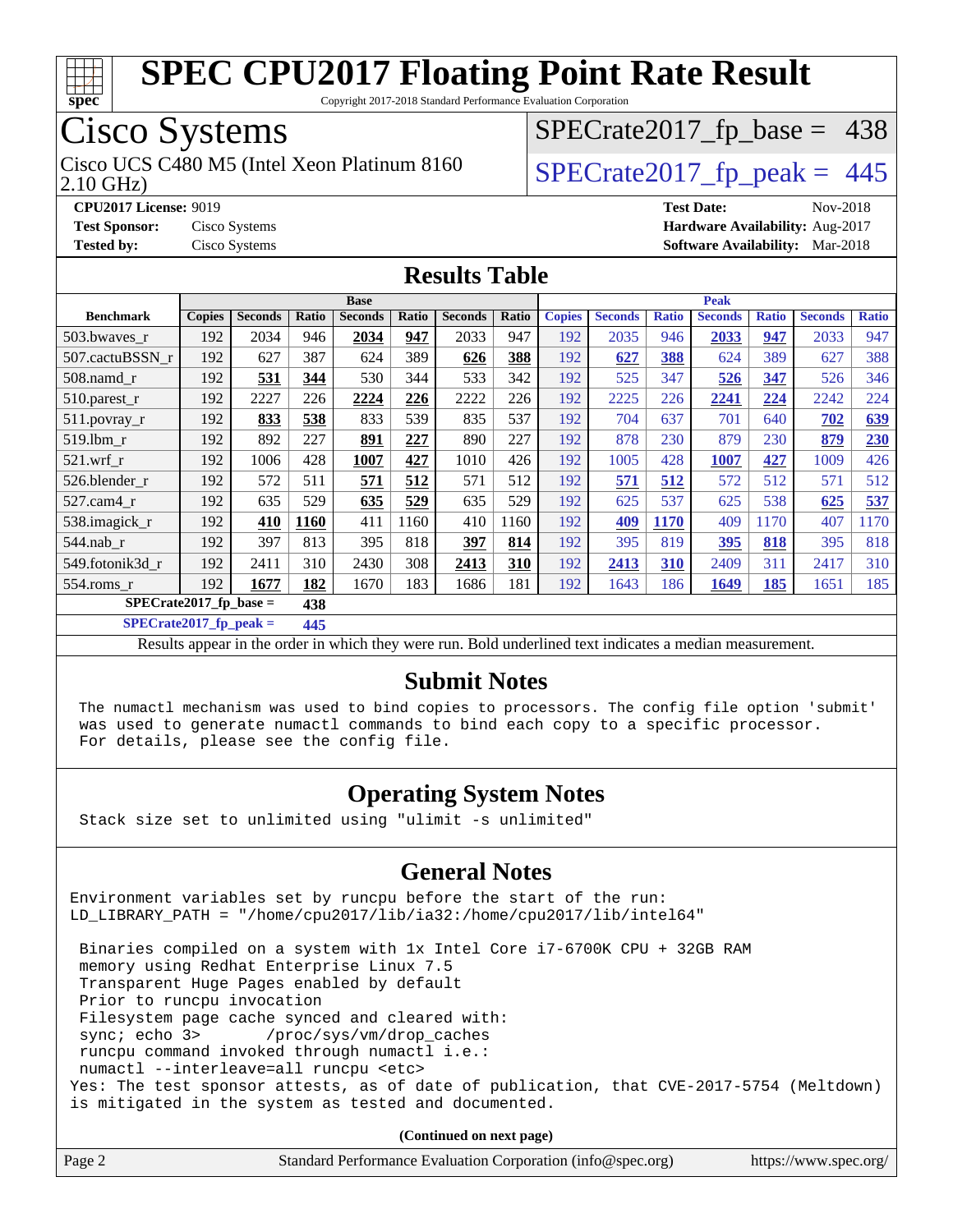

Copyright 2017-2018 Standard Performance Evaluation Corporation

### Cisco Systems

Cisco UCS C480 M5 (Intel Xeon Platinum 8160<br>2.10 GHz)

 $SPECTate2017_fp\_base = 438$ 

 $SPECTate 2017_fp\_peak = 445$ 

**[Tested by:](http://www.spec.org/auto/cpu2017/Docs/result-fields.html#Testedby)** Cisco Systems **[Software Availability:](http://www.spec.org/auto/cpu2017/Docs/result-fields.html#SoftwareAvailability)** Mar-2018

**[CPU2017 License:](http://www.spec.org/auto/cpu2017/Docs/result-fields.html#CPU2017License)** 9019 **[Test Date:](http://www.spec.org/auto/cpu2017/Docs/result-fields.html#TestDate)** Nov-2018 **[Test Sponsor:](http://www.spec.org/auto/cpu2017/Docs/result-fields.html#TestSponsor)** Cisco Systems **[Hardware Availability:](http://www.spec.org/auto/cpu2017/Docs/result-fields.html#HardwareAvailability)** Aug-2017

#### **[General Notes \(Continued\)](http://www.spec.org/auto/cpu2017/Docs/result-fields.html#GeneralNotes)**

Yes: The test sponsor attests, as of date of publication, that CVE-2017-5753 (Spectre variant 1) is mitigated in the system as tested and documented. Yes: The test sponsor attests, as of date of publication, that CVE-2017-5715 (Spectre variant 2) is mitigated in the system as tested and documented.

#### **[Platform Notes](http://www.spec.org/auto/cpu2017/Docs/result-fields.html#PlatformNotes)**

Page 3 Standard Performance Evaluation Corporation [\(info@spec.org\)](mailto:info@spec.org) <https://www.spec.org/> BIOS Settings: Intel HyperThreading Technology set to Enabled CPU performance set to Enterprise Power Performance Tuning set to OS Controls SNC set to Enabled IMC Interleaving set to 1-way Interleave Patrol Scrub set to Disabled Sysinfo program /home/cpu2017/bin/sysinfo Rev: r5797 of 2017-06-14 96c45e4568ad54c135fd618bcc091c0f running on linux-9r4j Sat Nov 10 14:27:10 2018 SUT (System Under Test) info as seen by some common utilities. For more information on this section, see <https://www.spec.org/cpu2017/Docs/config.html#sysinfo> From /proc/cpuinfo model name : Intel(R) Xeon(R) Platinum 8160 CPU @ 2.10GHz 4 "physical id"s (chips) 192 "processors" cores, siblings (Caution: counting these is hw and system dependent. The following excerpts from /proc/cpuinfo might not be reliable. Use with caution.) cpu cores : 24 siblings : 48 physical 0: cores 0 1 2 3 4 5 8 9 10 11 12 13 16 17 18 19 20 21 24 25 26 27 28 29 physical 1: cores 0 1 2 3 4 5 8 9 10 11 12 13 16 17 18 19 20 21 24 25 26 27 28 29 physical 2: cores 0 1 2 3 4 5 8 9 10 11 12 13 16 17 18 19 20 21 24 25 26 27 28 29 physical 3: cores 0 1 2 3 4 5 8 9 10 11 12 13 16 17 18 19 20 21 24 25 26 27 28 29 From lscpu: Architecture: x86\_64 CPU op-mode(s): 32-bit, 64-bit Byte Order: Little Endian CPU(s): 192 On-line CPU(s) list: 0-191 Thread(s) per core: 2 Core(s) per socket: 24 Socket(s): 4 NUMA node(s): 8 **(Continued on next page)**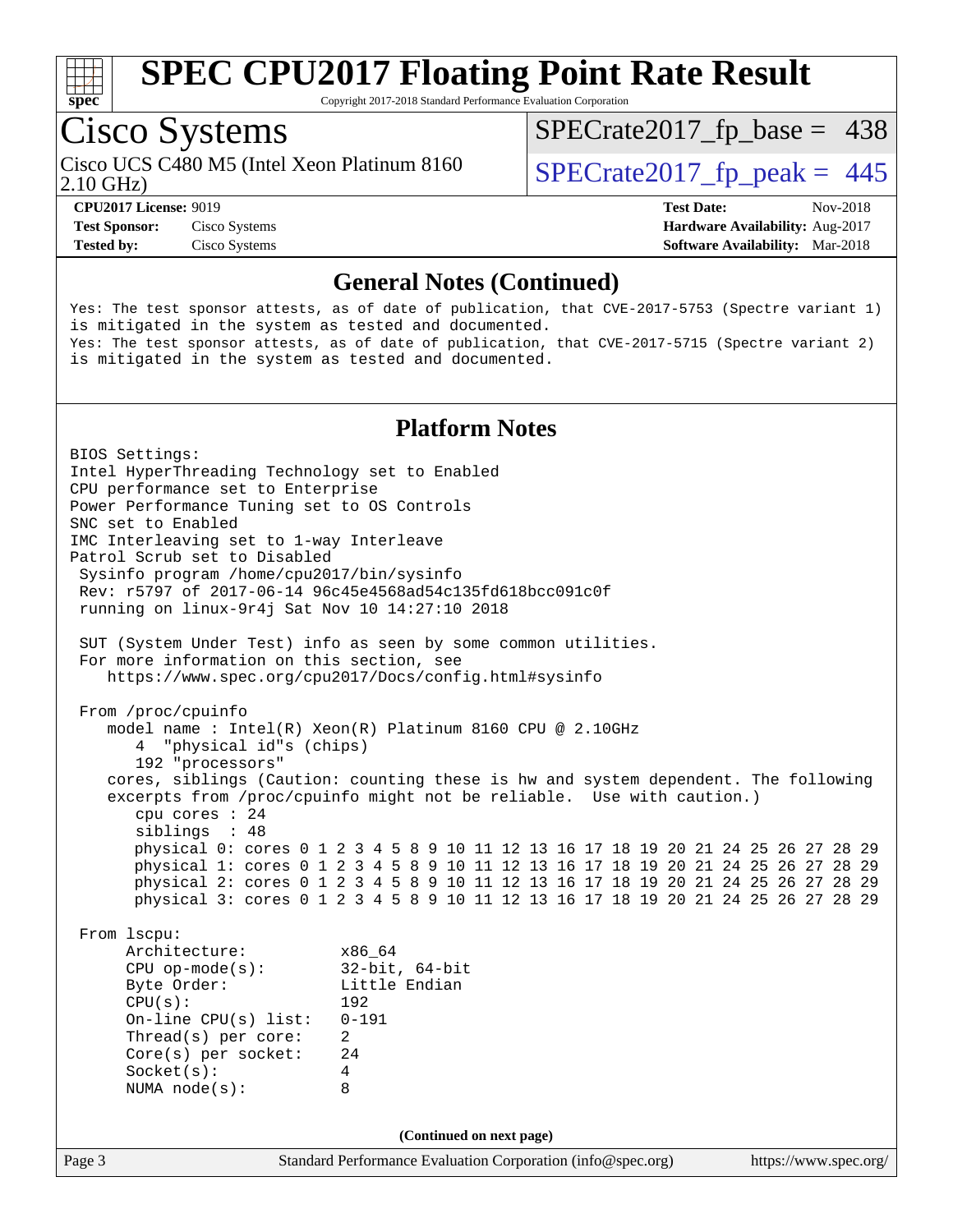

Copyright 2017-2018 Standard Performance Evaluation Corporation

### Cisco Systems 2.10 GHz) Cisco UCS C480 M5 (Intel Xeon Platinum 8160  $SPECrate2017_fp\_peak = 445$

[SPECrate2017\\_fp\\_base =](http://www.spec.org/auto/cpu2017/Docs/result-fields.html#SPECrate2017fpbase) 438

**[CPU2017 License:](http://www.spec.org/auto/cpu2017/Docs/result-fields.html#CPU2017License)** 9019 **[Test Date:](http://www.spec.org/auto/cpu2017/Docs/result-fields.html#TestDate)** Nov-2018 **[Test Sponsor:](http://www.spec.org/auto/cpu2017/Docs/result-fields.html#TestSponsor)** Cisco Systems **[Hardware Availability:](http://www.spec.org/auto/cpu2017/Docs/result-fields.html#HardwareAvailability)** Aug-2017 **[Tested by:](http://www.spec.org/auto/cpu2017/Docs/result-fields.html#Testedby)** Cisco Systems **[Software Availability:](http://www.spec.org/auto/cpu2017/Docs/result-fields.html#SoftwareAvailability)** Mar-2018

#### **[Platform Notes \(Continued\)](http://www.spec.org/auto/cpu2017/Docs/result-fields.html#PlatformNotes)**

| Vendor ID:                                                                              | GenuineIntel                                                                            |  |  |  |  |  |
|-----------------------------------------------------------------------------------------|-----------------------------------------------------------------------------------------|--|--|--|--|--|
| CPU family:                                                                             | 6                                                                                       |  |  |  |  |  |
| Model:                                                                                  | 85                                                                                      |  |  |  |  |  |
| Model name:                                                                             | $Intel(R) Xeon(R) Platinum 8160 CPU @ 2.10GHz$                                          |  |  |  |  |  |
| Stepping:                                                                               | 4                                                                                       |  |  |  |  |  |
| CPU MHz:                                                                                | 2905.510                                                                                |  |  |  |  |  |
| $CPU$ max $MHz$ :                                                                       | 3700.0000                                                                               |  |  |  |  |  |
| CPU min MHz:                                                                            | 1000.0000                                                                               |  |  |  |  |  |
| BogoMIPS:                                                                               | 4195.48                                                                                 |  |  |  |  |  |
| Virtualization:                                                                         | $VT - x$                                                                                |  |  |  |  |  |
| L1d cache:                                                                              | 32K                                                                                     |  |  |  |  |  |
| Lli cache:                                                                              | 32K                                                                                     |  |  |  |  |  |
| L2 cache:                                                                               | 1024K                                                                                   |  |  |  |  |  |
| $L3$ cache:                                                                             | 33792K                                                                                  |  |  |  |  |  |
| NUMA node0 CPU(s):                                                                      | $0-2, 6-8, 12-14, 18-20, 96-98, 102-104, 108-110, 114-116$                              |  |  |  |  |  |
| NUMA nodel CPU(s):                                                                      | 3-5, 9-11, 15-17, 21-23, 99-101, 105-107, 111-113, 117-119                              |  |  |  |  |  |
| NUMA node2 CPU(s):                                                                      | 24-26, 30-32, 36-38, 42-44, 120-122, 126-128, 132-134, 138-140                          |  |  |  |  |  |
| NUMA node3 CPU(s):                                                                      | 27-29, 33-35, 39-41, 45-47, 123-125, 129-131, 135-137, 141-143                          |  |  |  |  |  |
| NUMA node4 CPU(s):                                                                      | 48-50, 54-56, 60-62, 66-68, 144-146, 150-152, 156-158, 162-164                          |  |  |  |  |  |
| NUMA node5 CPU(s):                                                                      | 51-53, 57-59, 63-65, 69-71, 147-149, 153-155, 159-161, 165-167                          |  |  |  |  |  |
| NUMA node6 CPU(s):                                                                      | 72-74, 78-80, 84-86, 90-92, 168-170, 174-176, 180-182, 186-188                          |  |  |  |  |  |
| NUMA node7 CPU(s):                                                                      | 75-77, 81-83, 87-89, 93-95, 171-173, 177-179, 183-185, 189-191                          |  |  |  |  |  |
| Flags:                                                                                  | fpu vme de pse tsc msr pae mce cx8 apic sep mtrr pge mca cmov                           |  |  |  |  |  |
|                                                                                         | pat pse36 clflush dts acpi mmx fxsr sse sse2 ss ht tm pbe syscall nx pdpelgb rdtscp     |  |  |  |  |  |
|                                                                                         | lm constant_tsc art arch_perfmon pebs bts rep_good nopl xtopology nonstop_tsc           |  |  |  |  |  |
| aperfmperf eagerfpu pni pclmulqdq dtes64 monitor ds_cpl vmx smx est tm2 ssse3 sdbg      |                                                                                         |  |  |  |  |  |
| fma cx16 xtpr pdcm pcid dca sse4_1 sse4_2 x2apic movbe popcnt tsc_deadline_timer aes    |                                                                                         |  |  |  |  |  |
| xsave avx f16c rdrand lahf_lm abm 3dnowprefetch ida arat epb invpcid_single pln pts     |                                                                                         |  |  |  |  |  |
|                                                                                         | dtherm hwp hwp_act_window hwp_epp hwp_pkg_req intel_pt rsb_ctxsw spec_ctrl stibp        |  |  |  |  |  |
|                                                                                         | retpoline kaiser tpr_shadow vnmi flexpriority ept vpid fsgsbase tsc_adjust bmil hle     |  |  |  |  |  |
|                                                                                         | avx2 smep bmi2 erms invpcid rtm cqm mpx avx512f avx512dq rdseed adx smap clflushopt     |  |  |  |  |  |
|                                                                                         | clwb avx512cd avx512bw avx512vl xsaveopt xsavec xgetbvl cqm_llc cqm_occup_llc           |  |  |  |  |  |
|                                                                                         |                                                                                         |  |  |  |  |  |
| /proc/cpuinfo cache data                                                                |                                                                                         |  |  |  |  |  |
| cache size $: 33792$ KB                                                                 |                                                                                         |  |  |  |  |  |
|                                                                                         |                                                                                         |  |  |  |  |  |
|                                                                                         | From numactl --hardware WARNING: a numactl 'node' might or might not correspond to a    |  |  |  |  |  |
| physical chip.                                                                          |                                                                                         |  |  |  |  |  |
| $available: 8 nodes (0-7)$                                                              |                                                                                         |  |  |  |  |  |
| node 0 cpus: 0 1 2 6 7 8 12 13 14 18 19 20 96 97 98 102 103 104 108 109 110 114 115 116 |                                                                                         |  |  |  |  |  |
| node 0 size: 192094 MB                                                                  |                                                                                         |  |  |  |  |  |
| node 0 free: 191886 MB                                                                  |                                                                                         |  |  |  |  |  |
|                                                                                         | node 1 cpus: 3 4 5 9 10 11 15 16 17 21 22 23 99 100 101 105 106 107 111 112 113 117 118 |  |  |  |  |  |
| 119                                                                                     |                                                                                         |  |  |  |  |  |
| node 1 size: 193528 MB                                                                  |                                                                                         |  |  |  |  |  |
| node 1 free: 193310 MB                                                                  |                                                                                         |  |  |  |  |  |
|                                                                                         | node 2 cpus: 24 25 26 30 31 32 36 37 38 42 43 44 120 121 122 126 127 128 132 133 134    |  |  |  |  |  |
|                                                                                         |                                                                                         |  |  |  |  |  |
|                                                                                         | (Continued on next page)                                                                |  |  |  |  |  |
|                                                                                         |                                                                                         |  |  |  |  |  |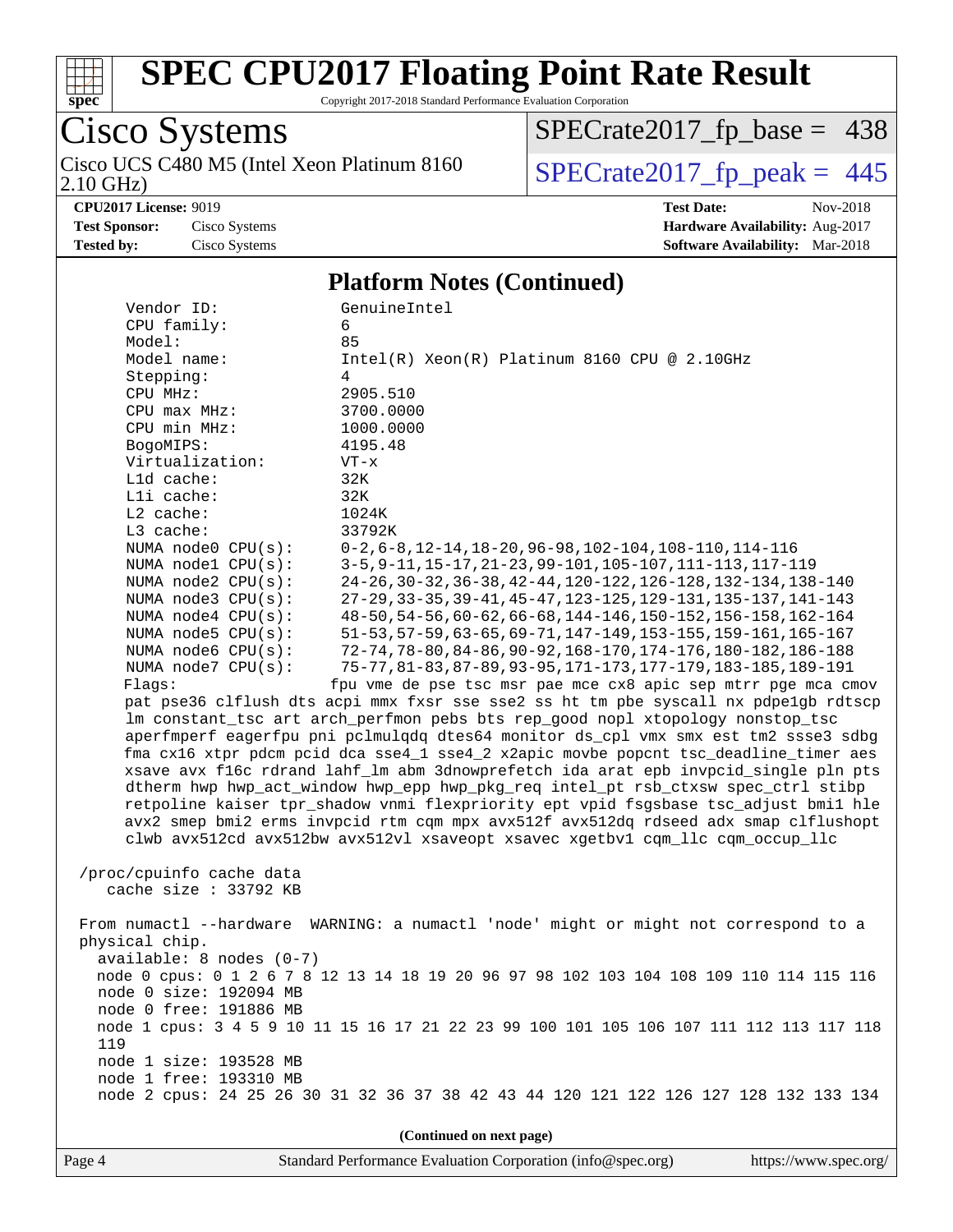

Copyright 2017-2018 Standard Performance Evaluation Corporation

### Cisco Systems

2.10 GHz) Cisco UCS C480 M5 (Intel Xeon Platinum 8160  $\vert$  [SPECrate2017\\_fp\\_peak =](http://www.spec.org/auto/cpu2017/Docs/result-fields.html#SPECrate2017fppeak) 445

 $SPECTate2017_fp\_base = 438$ 

**[CPU2017 License:](http://www.spec.org/auto/cpu2017/Docs/result-fields.html#CPU2017License)** 9019 **[Test Date:](http://www.spec.org/auto/cpu2017/Docs/result-fields.html#TestDate)** Nov-2018 **[Test Sponsor:](http://www.spec.org/auto/cpu2017/Docs/result-fields.html#TestSponsor)** Cisco Systems **[Hardware Availability:](http://www.spec.org/auto/cpu2017/Docs/result-fields.html#HardwareAvailability)** Aug-2017 **[Tested by:](http://www.spec.org/auto/cpu2017/Docs/result-fields.html#Testedby)** Cisco Systems **[Software Availability:](http://www.spec.org/auto/cpu2017/Docs/result-fields.html#SoftwareAvailability)** Mar-2018

#### **[Platform Notes \(Continued\)](http://www.spec.org/auto/cpu2017/Docs/result-fields.html#PlatformNotes)**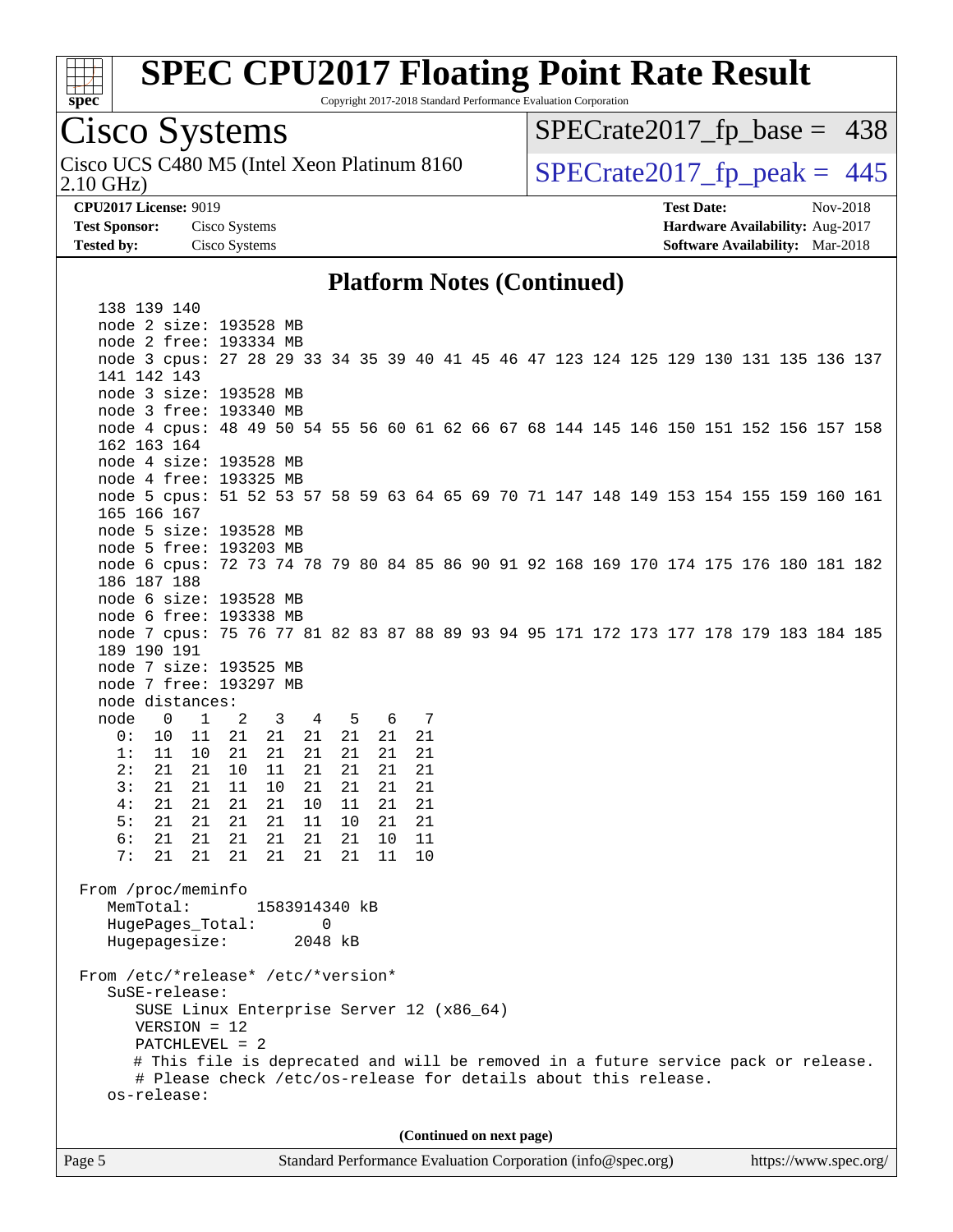

Copyright 2017-2018 Standard Performance Evaluation Corporation

### Cisco Systems

2.10 GHz) Cisco UCS C480 M5 (Intel Xeon Platinum 8160  $\big|$  [SPECrate2017\\_fp\\_peak =](http://www.spec.org/auto/cpu2017/Docs/result-fields.html#SPECrate2017fppeak) 445

 $SPECTate2017_fp\_base = 438$ 

**[CPU2017 License:](http://www.spec.org/auto/cpu2017/Docs/result-fields.html#CPU2017License)** 9019 **[Test Date:](http://www.spec.org/auto/cpu2017/Docs/result-fields.html#TestDate)** Nov-2018 **[Test Sponsor:](http://www.spec.org/auto/cpu2017/Docs/result-fields.html#TestSponsor)** Cisco Systems **[Hardware Availability:](http://www.spec.org/auto/cpu2017/Docs/result-fields.html#HardwareAvailability)** Aug-2017 **[Tested by:](http://www.spec.org/auto/cpu2017/Docs/result-fields.html#Testedby)** Cisco Systems **[Software Availability:](http://www.spec.org/auto/cpu2017/Docs/result-fields.html#SoftwareAvailability)** Mar-2018

#### **[Platform Notes \(Continued\)](http://www.spec.org/auto/cpu2017/Docs/result-fields.html#PlatformNotes)**

 NAME="SLES" VERSION="12-SP2" VERSION\_ID="12.2" PRETTY\_NAME="SUSE Linux Enterprise Server 12 SP2" ID="sles" ANSI\_COLOR="0;32" CPE\_NAME="cpe:/o:suse:sles:12:sp2"

uname -a:

 Linux linux-9r4j 4.4.120-92.70-default #1 SMP Wed Mar 14 15:59:43 UTC 2018 (52a83de) x86\_64 x86\_64 x86\_64 GNU/Linux

run-level 3 Nov 10 14:25

 SPEC is set to: /home/cpu2017 Filesystem Type Size Used Avail Use% Mounted on /dev/sda1 xfs 930G 170G 761G 19% /

 Additional information from dmidecode follows. WARNING: Use caution when you interpret this section. The 'dmidecode' program reads system data which is "intended to allow hardware to be accurately determined", but the intent may not be met, as there are frequent changes to hardware, firmware, and the "DMTF SMBIOS" standard. BIOS Cisco Systems, Inc. C480M5.3.1.3e.0.0613181101 06/13/2018 Memory: 48x 0xCE00 M393A4K40BB2-CTD 32 GB 2 rank 2666

(End of data from sysinfo program)

#### **[Compiler Version Notes](http://www.spec.org/auto/cpu2017/Docs/result-fields.html#CompilerVersionNotes)**

| CC.                                | 519.1bm r(base) 538.imagick r(base, peak) 544.nab r(base, peak)                      |
|------------------------------------|--------------------------------------------------------------------------------------|
| $\text{icc}$ (ICC) 18.0.2 20180210 | Copyright (C) 1985-2018 Intel Corporation. All rights reserved.                      |
| 519.1bm r(peak)<br>CC.             |                                                                                      |
| icc (ICC) 18.0.2 20180210          | Copyright (C) 1985-2018 Intel Corporation. All rights reserved.                      |
|                                    | CXXC 508. namd $r(base)$ 510. parest $r(base, peak)$                                 |
|                                    | (Continued on next page)                                                             |
| Page 6                             | Standard Performance Evaluation Corporation (info@spec.org)<br>https://www.spec.org/ |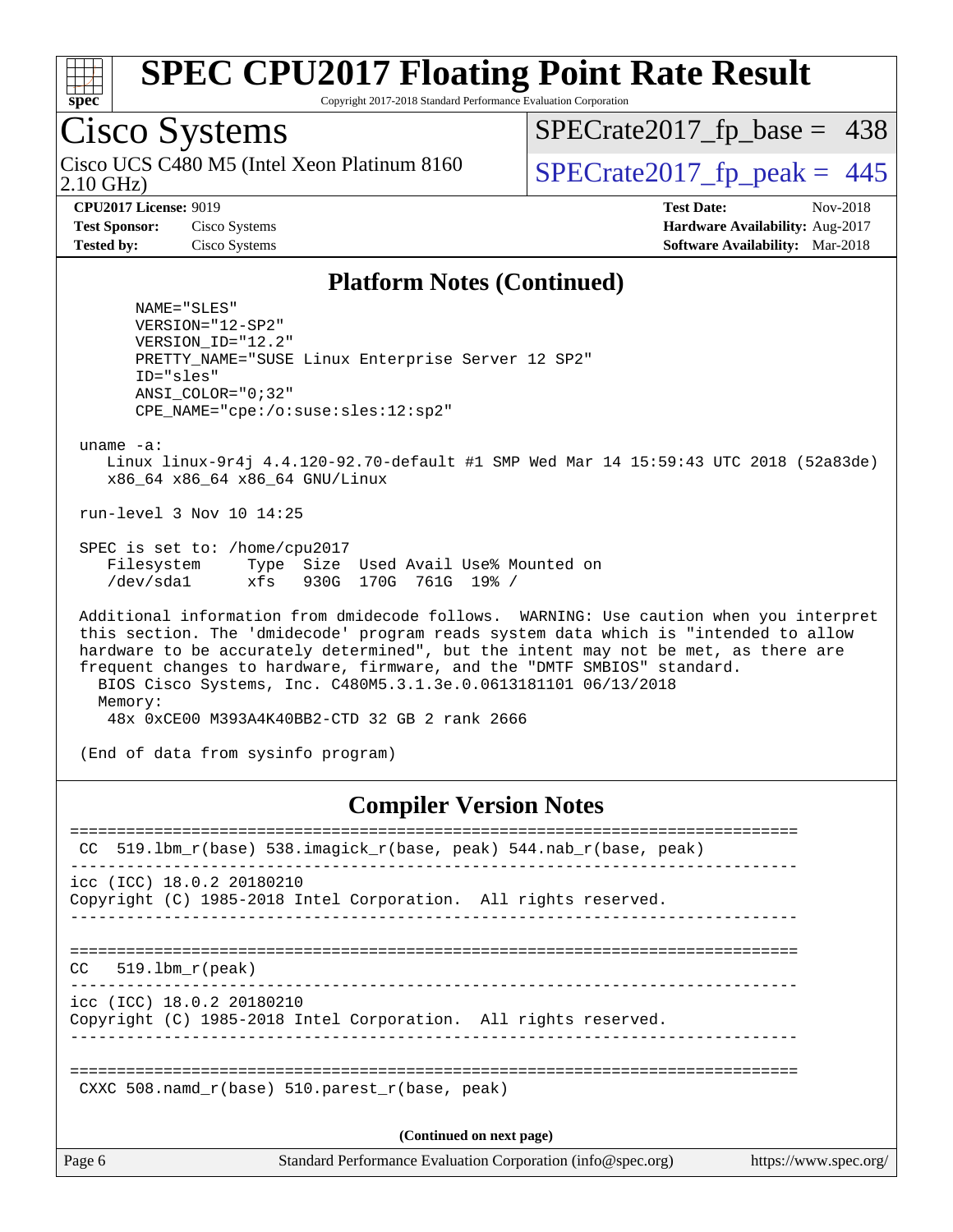

Copyright 2017-2018 Standard Performance Evaluation Corporation

### Cisco Systems

2.10 GHz) Cisco UCS C480 M5 (Intel Xeon Platinum 8160  $SPECrate2017_fp\_peak = 445$ 

[SPECrate2017\\_fp\\_base =](http://www.spec.org/auto/cpu2017/Docs/result-fields.html#SPECrate2017fpbase) 438

**[CPU2017 License:](http://www.spec.org/auto/cpu2017/Docs/result-fields.html#CPU2017License)** 9019 **[Test Date:](http://www.spec.org/auto/cpu2017/Docs/result-fields.html#TestDate)** Nov-2018 **[Test Sponsor:](http://www.spec.org/auto/cpu2017/Docs/result-fields.html#TestSponsor)** Cisco Systems **Cisco Systems [Hardware Availability:](http://www.spec.org/auto/cpu2017/Docs/result-fields.html#HardwareAvailability)** Aug-2017 **[Tested by:](http://www.spec.org/auto/cpu2017/Docs/result-fields.html#Testedby)** Cisco Systems **[Software Availability:](http://www.spec.org/auto/cpu2017/Docs/result-fields.html#SoftwareAvailability)** Mar-2018

#### **[Compiler Version Notes \(Continued\)](http://www.spec.org/auto/cpu2017/Docs/result-fields.html#CompilerVersionNotes)**

| icpc (ICC) 18.0.2 20180210<br>Copyright (C) 1985-2018 Intel Corporation. All rights reserved.                                                                                                                                                                                                     |               |  |  |  |  |
|---------------------------------------------------------------------------------------------------------------------------------------------------------------------------------------------------------------------------------------------------------------------------------------------------|---------------|--|--|--|--|
| $CXXC 508.namd_r (peak)$                                                                                                                                                                                                                                                                          |               |  |  |  |  |
| icpc (ICC) 18.0.2 20180210<br>Copyright (C) 1985-2018 Intel Corporation. All rights reserved.                                                                                                                                                                                                     |               |  |  |  |  |
| $CC$ 511.povray $r(base)$ 526.blender $r(base, peak)$<br>----------------------------                                                                                                                                                                                                             |               |  |  |  |  |
| icpc (ICC) 18.0.2 20180210<br>Copyright (C) 1985-2018 Intel Corporation. All rights reserved.<br>icc (ICC) 18.0.2 20180210<br>Copyright (C) 1985-2018 Intel Corporation. All rights reserved.                                                                                                     |               |  |  |  |  |
| $511. povray_r (peak)$<br>CC                                                                                                                                                                                                                                                                      |               |  |  |  |  |
| icpc (ICC) 18.0.2 20180210<br>Copyright (C) 1985-2018 Intel Corporation. All rights reserved.<br>icc (ICC) 18.0.2 20180210<br>Copyright (C) 1985-2018 Intel Corporation. All rights reserved.                                                                                                     |               |  |  |  |  |
| FC 507.cactuBSSN_r(base, peak)                                                                                                                                                                                                                                                                    |               |  |  |  |  |
| icpc (ICC) 18.0.2 20180210<br>Copyright (C) 1985-2018 Intel Corporation. All rights reserved.<br>icc (ICC) 18.0.2 20180210<br>Copyright (C) 1985-2018 Intel Corporation. All rights reserved.<br>ifort (IFORT) 18.0.2 20180210<br>Copyright (C) 1985-2018 Intel Corporation. All rights reserved. | ------------- |  |  |  |  |
| 503.bwaves_r(base, peak) 549.fotonik3d_r(base, peak) 554.roms_r(base)<br>FC                                                                                                                                                                                                                       |               |  |  |  |  |
| ifort (IFORT) 18.0.2 20180210<br>Copyright (C) 1985-2018 Intel Corporation. All rights reserved.                                                                                                                                                                                                  |               |  |  |  |  |
| (Continued on next page)                                                                                                                                                                                                                                                                          |               |  |  |  |  |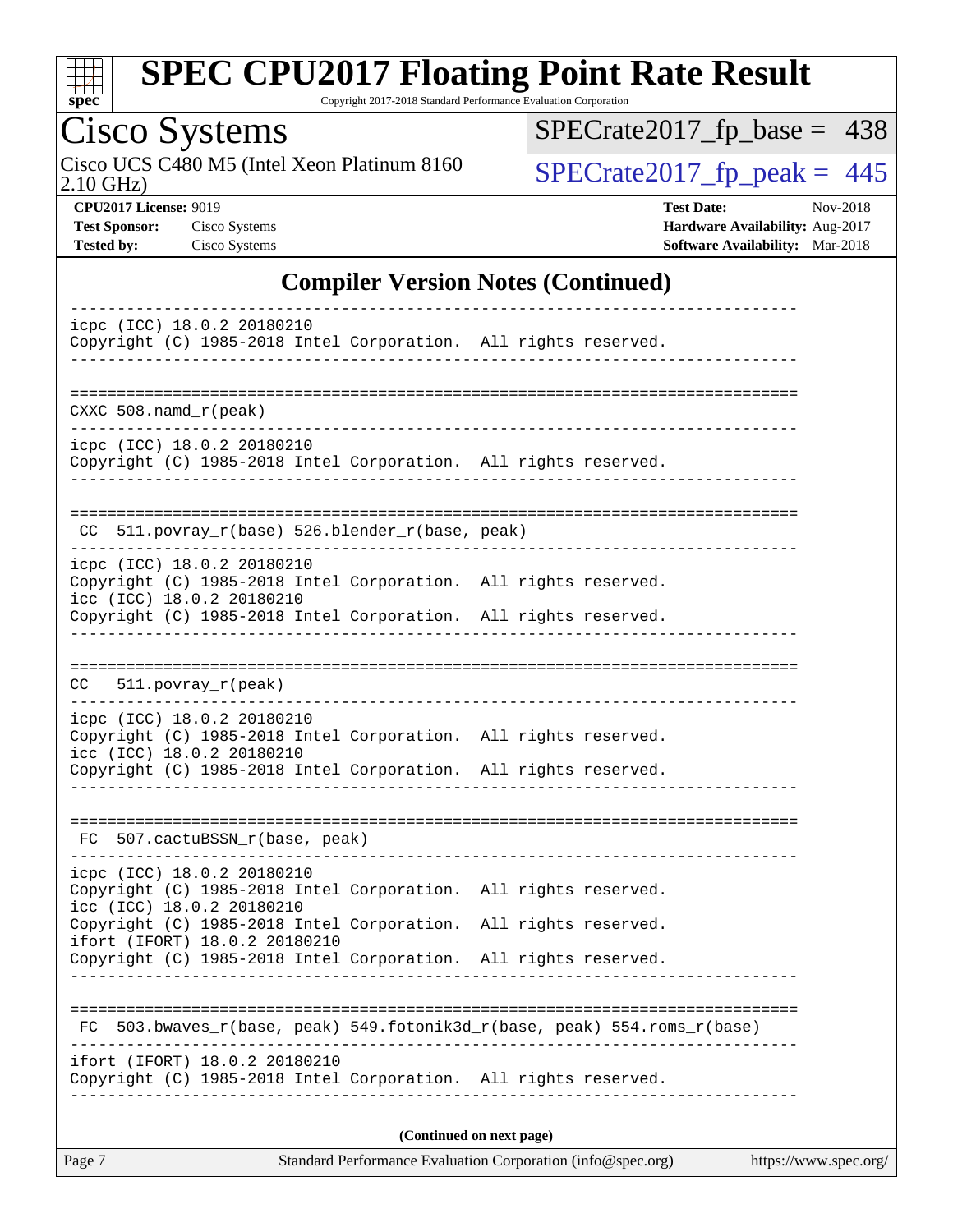

Copyright 2017-2018 Standard Performance Evaluation Corporation

### Cisco Systems

Cisco UCS C480 M5 (Intel Xeon Platinum 8160  $\big|$  [SPECrate2017\\_fp\\_peak =](http://www.spec.org/auto/cpu2017/Docs/result-fields.html#SPECrate2017fppeak) 445

[SPECrate2017\\_fp\\_base =](http://www.spec.org/auto/cpu2017/Docs/result-fields.html#SPECrate2017fpbase) 438

2.10 GHz)

**[CPU2017 License:](http://www.spec.org/auto/cpu2017/Docs/result-fields.html#CPU2017License)** 9019 **[Test Date:](http://www.spec.org/auto/cpu2017/Docs/result-fields.html#TestDate)** Nov-2018

**[Test Sponsor:](http://www.spec.org/auto/cpu2017/Docs/result-fields.html#TestSponsor)** Cisco Systems **[Hardware Availability:](http://www.spec.org/auto/cpu2017/Docs/result-fields.html#HardwareAvailability)** Aug-2017 **[Tested by:](http://www.spec.org/auto/cpu2017/Docs/result-fields.html#Testedby)** Cisco Systems **[Software Availability:](http://www.spec.org/auto/cpu2017/Docs/result-fields.html#SoftwareAvailability)** Mar-2018

### **[Compiler Version Notes \(Continued\)](http://www.spec.org/auto/cpu2017/Docs/result-fields.html#CompilerVersionNotes)**

| 554.roms r(peak)<br>FC                                                                                                                                                                           |  |
|--------------------------------------------------------------------------------------------------------------------------------------------------------------------------------------------------|--|
| ifort (IFORT) 18.0.2 20180210<br>Copyright (C) 1985-2018 Intel Corporation. All rights reserved.                                                                                                 |  |
| 521.wrf $r(base)$ 527.cam4 $r(base)$<br>CC.                                                                                                                                                      |  |
| ifort (IFORT) 18.0.2 20180210<br>Copyright (C) 1985-2018 Intel Corporation. All rights reserved.<br>icc (ICC) 18.0.2 20180210<br>Copyright (C) 1985-2018 Intel Corporation. All rights reserved. |  |
| 521.wrf $r(\text{peak})$ 527.cam4 $r(\text{peak})$<br>CC.                                                                                                                                        |  |
| ifort (IFORT) 18.0.2 20180210<br>Copyright (C) 1985-2018 Intel Corporation. All rights reserved.<br>icc (ICC) 18.0.2 20180210<br>Copyright (C) 1985-2018 Intel Corporation. All rights reserved. |  |
|                                                                                                                                                                                                  |  |

### **[Base Compiler Invocation](http://www.spec.org/auto/cpu2017/Docs/result-fields.html#BaseCompilerInvocation)**

[C benchmarks](http://www.spec.org/auto/cpu2017/Docs/result-fields.html#Cbenchmarks): [icc -m64 -std=c11](http://www.spec.org/cpu2017/results/res2018q4/cpu2017-20181113-09724.flags.html#user_CCbase_intel_icc_64bit_c11_33ee0cdaae7deeeab2a9725423ba97205ce30f63b9926c2519791662299b76a0318f32ddfffdc46587804de3178b4f9328c46fa7c2b0cd779d7a61945c91cd35)

[C++ benchmarks:](http://www.spec.org/auto/cpu2017/Docs/result-fields.html#CXXbenchmarks) [icpc -m64](http://www.spec.org/cpu2017/results/res2018q4/cpu2017-20181113-09724.flags.html#user_CXXbase_intel_icpc_64bit_4ecb2543ae3f1412ef961e0650ca070fec7b7afdcd6ed48761b84423119d1bf6bdf5cad15b44d48e7256388bc77273b966e5eb805aefd121eb22e9299b2ec9d9)

[Fortran benchmarks](http://www.spec.org/auto/cpu2017/Docs/result-fields.html#Fortranbenchmarks): [ifort -m64](http://www.spec.org/cpu2017/results/res2018q4/cpu2017-20181113-09724.flags.html#user_FCbase_intel_ifort_64bit_24f2bb282fbaeffd6157abe4f878425411749daecae9a33200eee2bee2fe76f3b89351d69a8130dd5949958ce389cf37ff59a95e7a40d588e8d3a57e0c3fd751)

[Benchmarks using both Fortran and C](http://www.spec.org/auto/cpu2017/Docs/result-fields.html#BenchmarksusingbothFortranandC): [ifort -m64](http://www.spec.org/cpu2017/results/res2018q4/cpu2017-20181113-09724.flags.html#user_CC_FCbase_intel_ifort_64bit_24f2bb282fbaeffd6157abe4f878425411749daecae9a33200eee2bee2fe76f3b89351d69a8130dd5949958ce389cf37ff59a95e7a40d588e8d3a57e0c3fd751) [icc -m64 -std=c11](http://www.spec.org/cpu2017/results/res2018q4/cpu2017-20181113-09724.flags.html#user_CC_FCbase_intel_icc_64bit_c11_33ee0cdaae7deeeab2a9725423ba97205ce30f63b9926c2519791662299b76a0318f32ddfffdc46587804de3178b4f9328c46fa7c2b0cd779d7a61945c91cd35)

[Benchmarks using both C and C++](http://www.spec.org/auto/cpu2017/Docs/result-fields.html#BenchmarksusingbothCandCXX): [icpc -m64](http://www.spec.org/cpu2017/results/res2018q4/cpu2017-20181113-09724.flags.html#user_CC_CXXbase_intel_icpc_64bit_4ecb2543ae3f1412ef961e0650ca070fec7b7afdcd6ed48761b84423119d1bf6bdf5cad15b44d48e7256388bc77273b966e5eb805aefd121eb22e9299b2ec9d9) [icc -m64 -std=c11](http://www.spec.org/cpu2017/results/res2018q4/cpu2017-20181113-09724.flags.html#user_CC_CXXbase_intel_icc_64bit_c11_33ee0cdaae7deeeab2a9725423ba97205ce30f63b9926c2519791662299b76a0318f32ddfffdc46587804de3178b4f9328c46fa7c2b0cd779d7a61945c91cd35)

[Benchmarks using Fortran, C, and C++:](http://www.spec.org/auto/cpu2017/Docs/result-fields.html#BenchmarksusingFortranCandCXX) [icpc -m64](http://www.spec.org/cpu2017/results/res2018q4/cpu2017-20181113-09724.flags.html#user_CC_CXX_FCbase_intel_icpc_64bit_4ecb2543ae3f1412ef961e0650ca070fec7b7afdcd6ed48761b84423119d1bf6bdf5cad15b44d48e7256388bc77273b966e5eb805aefd121eb22e9299b2ec9d9) [icc -m64 -std=c11](http://www.spec.org/cpu2017/results/res2018q4/cpu2017-20181113-09724.flags.html#user_CC_CXX_FCbase_intel_icc_64bit_c11_33ee0cdaae7deeeab2a9725423ba97205ce30f63b9926c2519791662299b76a0318f32ddfffdc46587804de3178b4f9328c46fa7c2b0cd779d7a61945c91cd35) [ifort -m64](http://www.spec.org/cpu2017/results/res2018q4/cpu2017-20181113-09724.flags.html#user_CC_CXX_FCbase_intel_ifort_64bit_24f2bb282fbaeffd6157abe4f878425411749daecae9a33200eee2bee2fe76f3b89351d69a8130dd5949958ce389cf37ff59a95e7a40d588e8d3a57e0c3fd751)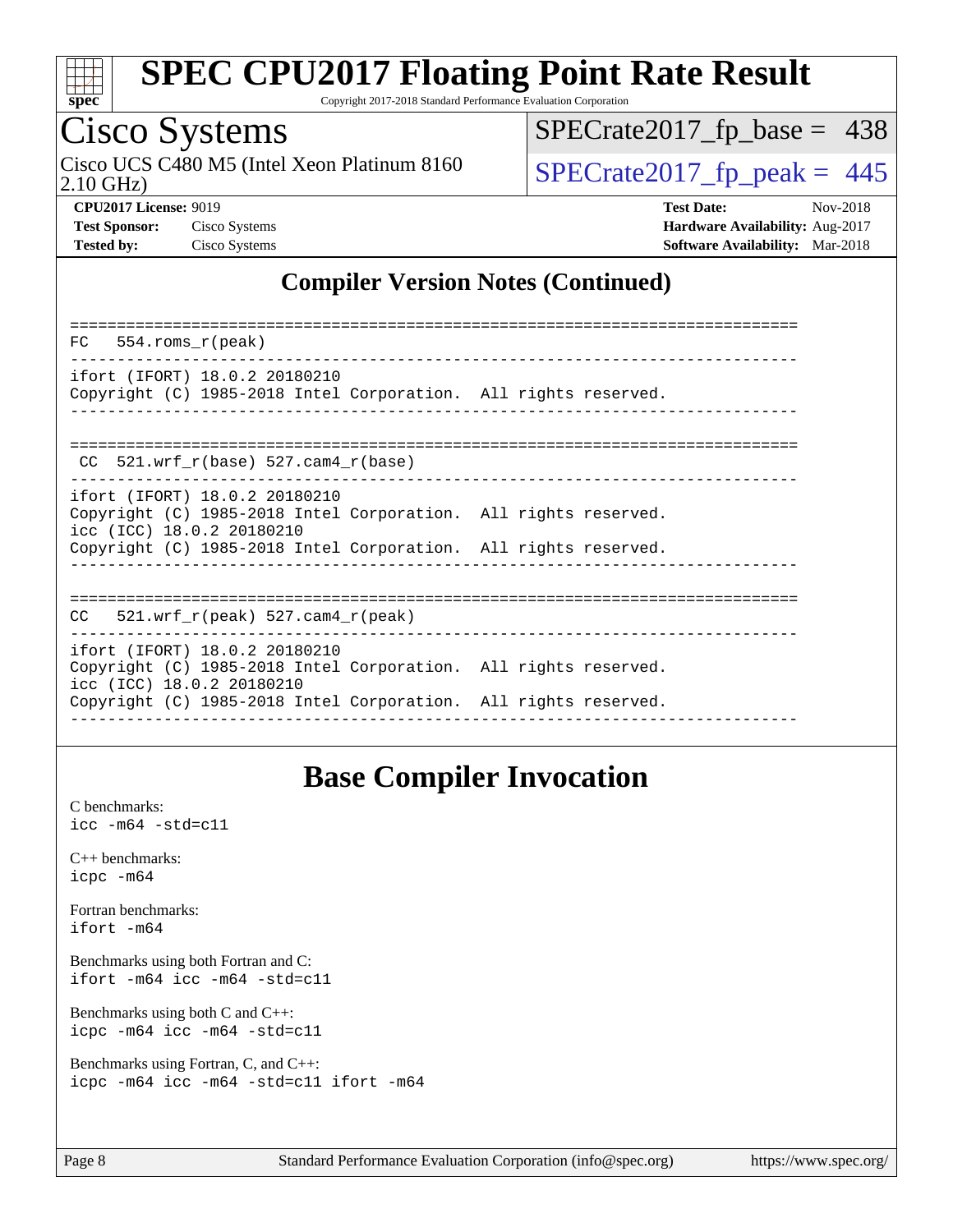

Copyright 2017-2018 Standard Performance Evaluation Corporation

### Cisco Systems

2.10 GHz) Cisco UCS C480 M5 (Intel Xeon Platinum 8160  $\big|$  [SPECrate2017\\_fp\\_peak =](http://www.spec.org/auto/cpu2017/Docs/result-fields.html#SPECrate2017fppeak) 445

 $SPECTate2017_fp\_base = 438$ 

**[CPU2017 License:](http://www.spec.org/auto/cpu2017/Docs/result-fields.html#CPU2017License)** 9019 **[Test Date:](http://www.spec.org/auto/cpu2017/Docs/result-fields.html#TestDate)** Nov-2018 **[Test Sponsor:](http://www.spec.org/auto/cpu2017/Docs/result-fields.html#TestSponsor)** Cisco Systems **Cisco Systems [Hardware Availability:](http://www.spec.org/auto/cpu2017/Docs/result-fields.html#HardwareAvailability)** Aug-2017 **[Tested by:](http://www.spec.org/auto/cpu2017/Docs/result-fields.html#Testedby)** Cisco Systems **[Software Availability:](http://www.spec.org/auto/cpu2017/Docs/result-fields.html#SoftwareAvailability)** Mar-2018

### **[Base Portability Flags](http://www.spec.org/auto/cpu2017/Docs/result-fields.html#BasePortabilityFlags)**

 503.bwaves\_r: [-DSPEC\\_LP64](http://www.spec.org/cpu2017/results/res2018q4/cpu2017-20181113-09724.flags.html#suite_basePORTABILITY503_bwaves_r_DSPEC_LP64) 507.cactuBSSN\_r: [-DSPEC\\_LP64](http://www.spec.org/cpu2017/results/res2018q4/cpu2017-20181113-09724.flags.html#suite_basePORTABILITY507_cactuBSSN_r_DSPEC_LP64) 508.namd\_r: [-DSPEC\\_LP64](http://www.spec.org/cpu2017/results/res2018q4/cpu2017-20181113-09724.flags.html#suite_basePORTABILITY508_namd_r_DSPEC_LP64) 510.parest\_r: [-DSPEC\\_LP64](http://www.spec.org/cpu2017/results/res2018q4/cpu2017-20181113-09724.flags.html#suite_basePORTABILITY510_parest_r_DSPEC_LP64) 511.povray\_r: [-DSPEC\\_LP64](http://www.spec.org/cpu2017/results/res2018q4/cpu2017-20181113-09724.flags.html#suite_basePORTABILITY511_povray_r_DSPEC_LP64) 519.lbm\_r: [-DSPEC\\_LP64](http://www.spec.org/cpu2017/results/res2018q4/cpu2017-20181113-09724.flags.html#suite_basePORTABILITY519_lbm_r_DSPEC_LP64) 521.wrf\_r: [-DSPEC\\_LP64](http://www.spec.org/cpu2017/results/res2018q4/cpu2017-20181113-09724.flags.html#suite_basePORTABILITY521_wrf_r_DSPEC_LP64) [-DSPEC\\_CASE\\_FLAG](http://www.spec.org/cpu2017/results/res2018q4/cpu2017-20181113-09724.flags.html#b521.wrf_r_baseCPORTABILITY_DSPEC_CASE_FLAG) [-convert big\\_endian](http://www.spec.org/cpu2017/results/res2018q4/cpu2017-20181113-09724.flags.html#user_baseFPORTABILITY521_wrf_r_convert_big_endian_c3194028bc08c63ac5d04de18c48ce6d347e4e562e8892b8bdbdc0214820426deb8554edfa529a3fb25a586e65a3d812c835984020483e7e73212c4d31a38223) 526.blender\_r: [-DSPEC\\_LP64](http://www.spec.org/cpu2017/results/res2018q4/cpu2017-20181113-09724.flags.html#suite_basePORTABILITY526_blender_r_DSPEC_LP64) [-DSPEC\\_LINUX](http://www.spec.org/cpu2017/results/res2018q4/cpu2017-20181113-09724.flags.html#b526.blender_r_baseCPORTABILITY_DSPEC_LINUX) [-funsigned-char](http://www.spec.org/cpu2017/results/res2018q4/cpu2017-20181113-09724.flags.html#user_baseCPORTABILITY526_blender_r_force_uchar_40c60f00ab013830e2dd6774aeded3ff59883ba5a1fc5fc14077f794d777847726e2a5858cbc7672e36e1b067e7e5c1d9a74f7176df07886a243d7cc18edfe67) 527.cam4\_r: [-DSPEC\\_LP64](http://www.spec.org/cpu2017/results/res2018q4/cpu2017-20181113-09724.flags.html#suite_basePORTABILITY527_cam4_r_DSPEC_LP64) [-DSPEC\\_CASE\\_FLAG](http://www.spec.org/cpu2017/results/res2018q4/cpu2017-20181113-09724.flags.html#b527.cam4_r_baseCPORTABILITY_DSPEC_CASE_FLAG) 538.imagick\_r: [-DSPEC\\_LP64](http://www.spec.org/cpu2017/results/res2018q4/cpu2017-20181113-09724.flags.html#suite_basePORTABILITY538_imagick_r_DSPEC_LP64) 544.nab\_r: [-DSPEC\\_LP64](http://www.spec.org/cpu2017/results/res2018q4/cpu2017-20181113-09724.flags.html#suite_basePORTABILITY544_nab_r_DSPEC_LP64) 549.fotonik3d\_r: [-DSPEC\\_LP64](http://www.spec.org/cpu2017/results/res2018q4/cpu2017-20181113-09724.flags.html#suite_basePORTABILITY549_fotonik3d_r_DSPEC_LP64) 554.roms\_r: [-DSPEC\\_LP64](http://www.spec.org/cpu2017/results/res2018q4/cpu2017-20181113-09724.flags.html#suite_basePORTABILITY554_roms_r_DSPEC_LP64)

**[Base Optimization Flags](http://www.spec.org/auto/cpu2017/Docs/result-fields.html#BaseOptimizationFlags)**

[C benchmarks](http://www.spec.org/auto/cpu2017/Docs/result-fields.html#Cbenchmarks):

[-xCORE-AVX2](http://www.spec.org/cpu2017/results/res2018q4/cpu2017-20181113-09724.flags.html#user_CCbase_f-xCORE-AVX2) [-ipo](http://www.spec.org/cpu2017/results/res2018q4/cpu2017-20181113-09724.flags.html#user_CCbase_f-ipo) [-O3](http://www.spec.org/cpu2017/results/res2018q4/cpu2017-20181113-09724.flags.html#user_CCbase_f-O3) [-no-prec-div](http://www.spec.org/cpu2017/results/res2018q4/cpu2017-20181113-09724.flags.html#user_CCbase_f-no-prec-div) [-qopt-prefetch](http://www.spec.org/cpu2017/results/res2018q4/cpu2017-20181113-09724.flags.html#user_CCbase_f-qopt-prefetch) [-ffinite-math-only](http://www.spec.org/cpu2017/results/res2018q4/cpu2017-20181113-09724.flags.html#user_CCbase_f_finite_math_only_cb91587bd2077682c4b38af759c288ed7c732db004271a9512da14a4f8007909a5f1427ecbf1a0fb78ff2a814402c6114ac565ca162485bbcae155b5e4258871) [-qopt-mem-layout-trans=3](http://www.spec.org/cpu2017/results/res2018q4/cpu2017-20181113-09724.flags.html#user_CCbase_f-qopt-mem-layout-trans_de80db37974c74b1f0e20d883f0b675c88c3b01e9d123adea9b28688d64333345fb62bc4a798493513fdb68f60282f9a726aa07f478b2f7113531aecce732043)

#### [C++ benchmarks:](http://www.spec.org/auto/cpu2017/Docs/result-fields.html#CXXbenchmarks)

[-xCORE-AVX2](http://www.spec.org/cpu2017/results/res2018q4/cpu2017-20181113-09724.flags.html#user_CXXbase_f-xCORE-AVX2) [-ipo](http://www.spec.org/cpu2017/results/res2018q4/cpu2017-20181113-09724.flags.html#user_CXXbase_f-ipo) [-O3](http://www.spec.org/cpu2017/results/res2018q4/cpu2017-20181113-09724.flags.html#user_CXXbase_f-O3) [-no-prec-div](http://www.spec.org/cpu2017/results/res2018q4/cpu2017-20181113-09724.flags.html#user_CXXbase_f-no-prec-div) [-qopt-prefetch](http://www.spec.org/cpu2017/results/res2018q4/cpu2017-20181113-09724.flags.html#user_CXXbase_f-qopt-prefetch) [-ffinite-math-only](http://www.spec.org/cpu2017/results/res2018q4/cpu2017-20181113-09724.flags.html#user_CXXbase_f_finite_math_only_cb91587bd2077682c4b38af759c288ed7c732db004271a9512da14a4f8007909a5f1427ecbf1a0fb78ff2a814402c6114ac565ca162485bbcae155b5e4258871) [-qopt-mem-layout-trans=3](http://www.spec.org/cpu2017/results/res2018q4/cpu2017-20181113-09724.flags.html#user_CXXbase_f-qopt-mem-layout-trans_de80db37974c74b1f0e20d883f0b675c88c3b01e9d123adea9b28688d64333345fb62bc4a798493513fdb68f60282f9a726aa07f478b2f7113531aecce732043)

#### [Fortran benchmarks](http://www.spec.org/auto/cpu2017/Docs/result-fields.html#Fortranbenchmarks):

[-xCORE-AVX2](http://www.spec.org/cpu2017/results/res2018q4/cpu2017-20181113-09724.flags.html#user_FCbase_f-xCORE-AVX2) [-ipo](http://www.spec.org/cpu2017/results/res2018q4/cpu2017-20181113-09724.flags.html#user_FCbase_f-ipo) [-O3](http://www.spec.org/cpu2017/results/res2018q4/cpu2017-20181113-09724.flags.html#user_FCbase_f-O3) [-no-prec-div](http://www.spec.org/cpu2017/results/res2018q4/cpu2017-20181113-09724.flags.html#user_FCbase_f-no-prec-div) [-qopt-prefetch](http://www.spec.org/cpu2017/results/res2018q4/cpu2017-20181113-09724.flags.html#user_FCbase_f-qopt-prefetch) [-ffinite-math-only](http://www.spec.org/cpu2017/results/res2018q4/cpu2017-20181113-09724.flags.html#user_FCbase_f_finite_math_only_cb91587bd2077682c4b38af759c288ed7c732db004271a9512da14a4f8007909a5f1427ecbf1a0fb78ff2a814402c6114ac565ca162485bbcae155b5e4258871) [-qopt-mem-layout-trans=3](http://www.spec.org/cpu2017/results/res2018q4/cpu2017-20181113-09724.flags.html#user_FCbase_f-qopt-mem-layout-trans_de80db37974c74b1f0e20d883f0b675c88c3b01e9d123adea9b28688d64333345fb62bc4a798493513fdb68f60282f9a726aa07f478b2f7113531aecce732043) [-auto](http://www.spec.org/cpu2017/results/res2018q4/cpu2017-20181113-09724.flags.html#user_FCbase_f-auto) [-nostandard-realloc-lhs](http://www.spec.org/cpu2017/results/res2018q4/cpu2017-20181113-09724.flags.html#user_FCbase_f_2003_std_realloc_82b4557e90729c0f113870c07e44d33d6f5a304b4f63d4c15d2d0f1fab99f5daaed73bdb9275d9ae411527f28b936061aa8b9c8f2d63842963b95c9dd6426b8a)

[Benchmarks using both Fortran and C](http://www.spec.org/auto/cpu2017/Docs/result-fields.html#BenchmarksusingbothFortranandC):

[-xCORE-AVX2](http://www.spec.org/cpu2017/results/res2018q4/cpu2017-20181113-09724.flags.html#user_CC_FCbase_f-xCORE-AVX2) [-ipo](http://www.spec.org/cpu2017/results/res2018q4/cpu2017-20181113-09724.flags.html#user_CC_FCbase_f-ipo) [-O3](http://www.spec.org/cpu2017/results/res2018q4/cpu2017-20181113-09724.flags.html#user_CC_FCbase_f-O3) [-no-prec-div](http://www.spec.org/cpu2017/results/res2018q4/cpu2017-20181113-09724.flags.html#user_CC_FCbase_f-no-prec-div) [-qopt-prefetch](http://www.spec.org/cpu2017/results/res2018q4/cpu2017-20181113-09724.flags.html#user_CC_FCbase_f-qopt-prefetch) [-ffinite-math-only](http://www.spec.org/cpu2017/results/res2018q4/cpu2017-20181113-09724.flags.html#user_CC_FCbase_f_finite_math_only_cb91587bd2077682c4b38af759c288ed7c732db004271a9512da14a4f8007909a5f1427ecbf1a0fb78ff2a814402c6114ac565ca162485bbcae155b5e4258871) [-qopt-mem-layout-trans=3](http://www.spec.org/cpu2017/results/res2018q4/cpu2017-20181113-09724.flags.html#user_CC_FCbase_f-qopt-mem-layout-trans_de80db37974c74b1f0e20d883f0b675c88c3b01e9d123adea9b28688d64333345fb62bc4a798493513fdb68f60282f9a726aa07f478b2f7113531aecce732043) [-auto](http://www.spec.org/cpu2017/results/res2018q4/cpu2017-20181113-09724.flags.html#user_CC_FCbase_f-auto) [-nostandard-realloc-lhs](http://www.spec.org/cpu2017/results/res2018q4/cpu2017-20181113-09724.flags.html#user_CC_FCbase_f_2003_std_realloc_82b4557e90729c0f113870c07e44d33d6f5a304b4f63d4c15d2d0f1fab99f5daaed73bdb9275d9ae411527f28b936061aa8b9c8f2d63842963b95c9dd6426b8a)

[Benchmarks using both C and C++](http://www.spec.org/auto/cpu2017/Docs/result-fields.html#BenchmarksusingbothCandCXX): [-xCORE-AVX2](http://www.spec.org/cpu2017/results/res2018q4/cpu2017-20181113-09724.flags.html#user_CC_CXXbase_f-xCORE-AVX2) [-ipo](http://www.spec.org/cpu2017/results/res2018q4/cpu2017-20181113-09724.flags.html#user_CC_CXXbase_f-ipo) [-O3](http://www.spec.org/cpu2017/results/res2018q4/cpu2017-20181113-09724.flags.html#user_CC_CXXbase_f-O3) [-no-prec-div](http://www.spec.org/cpu2017/results/res2018q4/cpu2017-20181113-09724.flags.html#user_CC_CXXbase_f-no-prec-div) [-qopt-prefetch](http://www.spec.org/cpu2017/results/res2018q4/cpu2017-20181113-09724.flags.html#user_CC_CXXbase_f-qopt-prefetch) [-ffinite-math-only](http://www.spec.org/cpu2017/results/res2018q4/cpu2017-20181113-09724.flags.html#user_CC_CXXbase_f_finite_math_only_cb91587bd2077682c4b38af759c288ed7c732db004271a9512da14a4f8007909a5f1427ecbf1a0fb78ff2a814402c6114ac565ca162485bbcae155b5e4258871) [-qopt-mem-layout-trans=3](http://www.spec.org/cpu2017/results/res2018q4/cpu2017-20181113-09724.flags.html#user_CC_CXXbase_f-qopt-mem-layout-trans_de80db37974c74b1f0e20d883f0b675c88c3b01e9d123adea9b28688d64333345fb62bc4a798493513fdb68f60282f9a726aa07f478b2f7113531aecce732043)

[Benchmarks using Fortran, C, and C++:](http://www.spec.org/auto/cpu2017/Docs/result-fields.html#BenchmarksusingFortranCandCXX)

[-xCORE-AVX2](http://www.spec.org/cpu2017/results/res2018q4/cpu2017-20181113-09724.flags.html#user_CC_CXX_FCbase_f-xCORE-AVX2) [-ipo](http://www.spec.org/cpu2017/results/res2018q4/cpu2017-20181113-09724.flags.html#user_CC_CXX_FCbase_f-ipo) [-O3](http://www.spec.org/cpu2017/results/res2018q4/cpu2017-20181113-09724.flags.html#user_CC_CXX_FCbase_f-O3) [-no-prec-div](http://www.spec.org/cpu2017/results/res2018q4/cpu2017-20181113-09724.flags.html#user_CC_CXX_FCbase_f-no-prec-div) [-qopt-prefetch](http://www.spec.org/cpu2017/results/res2018q4/cpu2017-20181113-09724.flags.html#user_CC_CXX_FCbase_f-qopt-prefetch) [-ffinite-math-only](http://www.spec.org/cpu2017/results/res2018q4/cpu2017-20181113-09724.flags.html#user_CC_CXX_FCbase_f_finite_math_only_cb91587bd2077682c4b38af759c288ed7c732db004271a9512da14a4f8007909a5f1427ecbf1a0fb78ff2a814402c6114ac565ca162485bbcae155b5e4258871) [-qopt-mem-layout-trans=3](http://www.spec.org/cpu2017/results/res2018q4/cpu2017-20181113-09724.flags.html#user_CC_CXX_FCbase_f-qopt-mem-layout-trans_de80db37974c74b1f0e20d883f0b675c88c3b01e9d123adea9b28688d64333345fb62bc4a798493513fdb68f60282f9a726aa07f478b2f7113531aecce732043) [-auto](http://www.spec.org/cpu2017/results/res2018q4/cpu2017-20181113-09724.flags.html#user_CC_CXX_FCbase_f-auto) [-nostandard-realloc-lhs](http://www.spec.org/cpu2017/results/res2018q4/cpu2017-20181113-09724.flags.html#user_CC_CXX_FCbase_f_2003_std_realloc_82b4557e90729c0f113870c07e44d33d6f5a304b4f63d4c15d2d0f1fab99f5daaed73bdb9275d9ae411527f28b936061aa8b9c8f2d63842963b95c9dd6426b8a)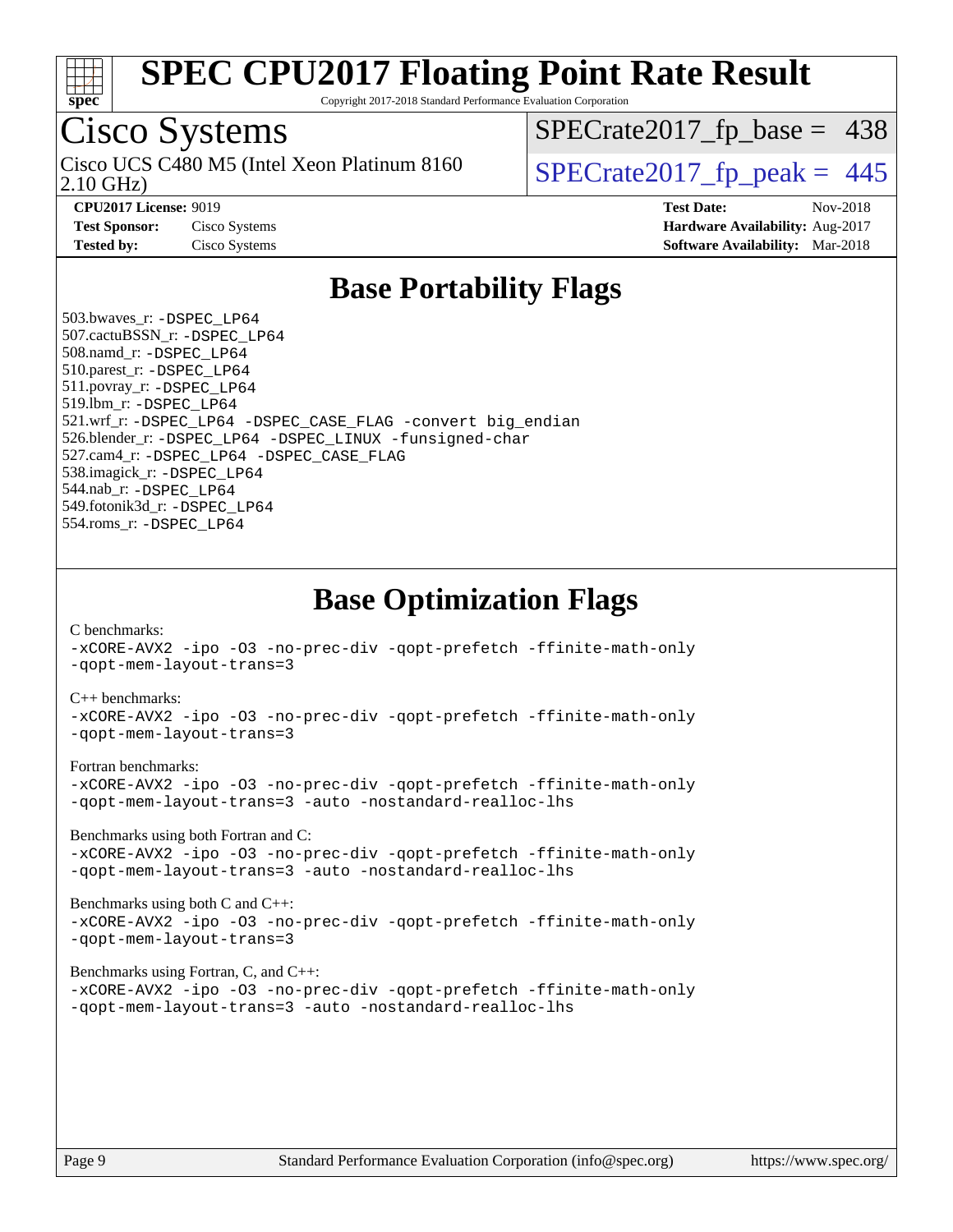

Copyright 2017-2018 Standard Performance Evaluation Corporation

### Cisco Systems

2.10 GHz) Cisco UCS C480 M5 (Intel Xeon Platinum 8160  $\big|$  [SPECrate2017\\_fp\\_peak =](http://www.spec.org/auto/cpu2017/Docs/result-fields.html#SPECrate2017fppeak) 445

 $SPECTate2017_fp\_base = 438$ 

**[CPU2017 License:](http://www.spec.org/auto/cpu2017/Docs/result-fields.html#CPU2017License)** 9019 **[Test Date:](http://www.spec.org/auto/cpu2017/Docs/result-fields.html#TestDate)** Nov-2018 **[Test Sponsor:](http://www.spec.org/auto/cpu2017/Docs/result-fields.html#TestSponsor)** Cisco Systems **[Hardware Availability:](http://www.spec.org/auto/cpu2017/Docs/result-fields.html#HardwareAvailability)** Aug-2017 **[Tested by:](http://www.spec.org/auto/cpu2017/Docs/result-fields.html#Testedby)** Cisco Systems **[Software Availability:](http://www.spec.org/auto/cpu2017/Docs/result-fields.html#SoftwareAvailability)** Mar-2018

### **[Peak Compiler Invocation](http://www.spec.org/auto/cpu2017/Docs/result-fields.html#PeakCompilerInvocation)**

[C benchmarks:](http://www.spec.org/auto/cpu2017/Docs/result-fields.html#Cbenchmarks) [icc -m64 -std=c11](http://www.spec.org/cpu2017/results/res2018q4/cpu2017-20181113-09724.flags.html#user_CCpeak_intel_icc_64bit_c11_33ee0cdaae7deeeab2a9725423ba97205ce30f63b9926c2519791662299b76a0318f32ddfffdc46587804de3178b4f9328c46fa7c2b0cd779d7a61945c91cd35)

[C++ benchmarks:](http://www.spec.org/auto/cpu2017/Docs/result-fields.html#CXXbenchmarks) [icpc -m64](http://www.spec.org/cpu2017/results/res2018q4/cpu2017-20181113-09724.flags.html#user_CXXpeak_intel_icpc_64bit_4ecb2543ae3f1412ef961e0650ca070fec7b7afdcd6ed48761b84423119d1bf6bdf5cad15b44d48e7256388bc77273b966e5eb805aefd121eb22e9299b2ec9d9)

[Fortran benchmarks](http://www.spec.org/auto/cpu2017/Docs/result-fields.html#Fortranbenchmarks): [ifort -m64](http://www.spec.org/cpu2017/results/res2018q4/cpu2017-20181113-09724.flags.html#user_FCpeak_intel_ifort_64bit_24f2bb282fbaeffd6157abe4f878425411749daecae9a33200eee2bee2fe76f3b89351d69a8130dd5949958ce389cf37ff59a95e7a40d588e8d3a57e0c3fd751)

[Benchmarks using both Fortran and C:](http://www.spec.org/auto/cpu2017/Docs/result-fields.html#BenchmarksusingbothFortranandC) [ifort -m64](http://www.spec.org/cpu2017/results/res2018q4/cpu2017-20181113-09724.flags.html#user_CC_FCpeak_intel_ifort_64bit_24f2bb282fbaeffd6157abe4f878425411749daecae9a33200eee2bee2fe76f3b89351d69a8130dd5949958ce389cf37ff59a95e7a40d588e8d3a57e0c3fd751) [icc -m64 -std=c11](http://www.spec.org/cpu2017/results/res2018q4/cpu2017-20181113-09724.flags.html#user_CC_FCpeak_intel_icc_64bit_c11_33ee0cdaae7deeeab2a9725423ba97205ce30f63b9926c2519791662299b76a0318f32ddfffdc46587804de3178b4f9328c46fa7c2b0cd779d7a61945c91cd35)

[Benchmarks using both C and C++](http://www.spec.org/auto/cpu2017/Docs/result-fields.html#BenchmarksusingbothCandCXX): [icpc -m64](http://www.spec.org/cpu2017/results/res2018q4/cpu2017-20181113-09724.flags.html#user_CC_CXXpeak_intel_icpc_64bit_4ecb2543ae3f1412ef961e0650ca070fec7b7afdcd6ed48761b84423119d1bf6bdf5cad15b44d48e7256388bc77273b966e5eb805aefd121eb22e9299b2ec9d9) [icc -m64 -std=c11](http://www.spec.org/cpu2017/results/res2018q4/cpu2017-20181113-09724.flags.html#user_CC_CXXpeak_intel_icc_64bit_c11_33ee0cdaae7deeeab2a9725423ba97205ce30f63b9926c2519791662299b76a0318f32ddfffdc46587804de3178b4f9328c46fa7c2b0cd779d7a61945c91cd35)

[Benchmarks using Fortran, C, and C++:](http://www.spec.org/auto/cpu2017/Docs/result-fields.html#BenchmarksusingFortranCandCXX) [icpc -m64](http://www.spec.org/cpu2017/results/res2018q4/cpu2017-20181113-09724.flags.html#user_CC_CXX_FCpeak_intel_icpc_64bit_4ecb2543ae3f1412ef961e0650ca070fec7b7afdcd6ed48761b84423119d1bf6bdf5cad15b44d48e7256388bc77273b966e5eb805aefd121eb22e9299b2ec9d9) [icc -m64 -std=c11](http://www.spec.org/cpu2017/results/res2018q4/cpu2017-20181113-09724.flags.html#user_CC_CXX_FCpeak_intel_icc_64bit_c11_33ee0cdaae7deeeab2a9725423ba97205ce30f63b9926c2519791662299b76a0318f32ddfffdc46587804de3178b4f9328c46fa7c2b0cd779d7a61945c91cd35) [ifort -m64](http://www.spec.org/cpu2017/results/res2018q4/cpu2017-20181113-09724.flags.html#user_CC_CXX_FCpeak_intel_ifort_64bit_24f2bb282fbaeffd6157abe4f878425411749daecae9a33200eee2bee2fe76f3b89351d69a8130dd5949958ce389cf37ff59a95e7a40d588e8d3a57e0c3fd751)

**[Peak Portability Flags](http://www.spec.org/auto/cpu2017/Docs/result-fields.html#PeakPortabilityFlags)**

Same as Base Portability Flags

### **[Peak Optimization Flags](http://www.spec.org/auto/cpu2017/Docs/result-fields.html#PeakOptimizationFlags)**

[C benchmarks](http://www.spec.org/auto/cpu2017/Docs/result-fields.html#Cbenchmarks):

```
 519.lbm_r: -prof-gen(pass 1) -prof-use(pass 2) -ipo -xCORE-AVX2 -O3
-no-prec-div -qopt-prefetch -ffinite-math-only
-qopt-mem-layout-trans=3
 538.imagick_r: -xCORE-AVX2 -ipo -O3 -no-prec-div -qopt-prefetch
-ffinite-math-only -qopt-mem-layout-trans=3
 544.nab_r: Same as 538.imagick_r
C++ benchmarks: 
 508.namd_r: -prof-gen(pass 1) -prof-use(pass 2) -ipo -xCORE-AVX2 -O3
-no-prec-div -qopt-prefetch -ffinite-math-only
-qopt-mem-layout-trans=3
```
**(Continued on next page)**

Page 10 Standard Performance Evaluation Corporation [\(info@spec.org\)](mailto:info@spec.org) <https://www.spec.org/>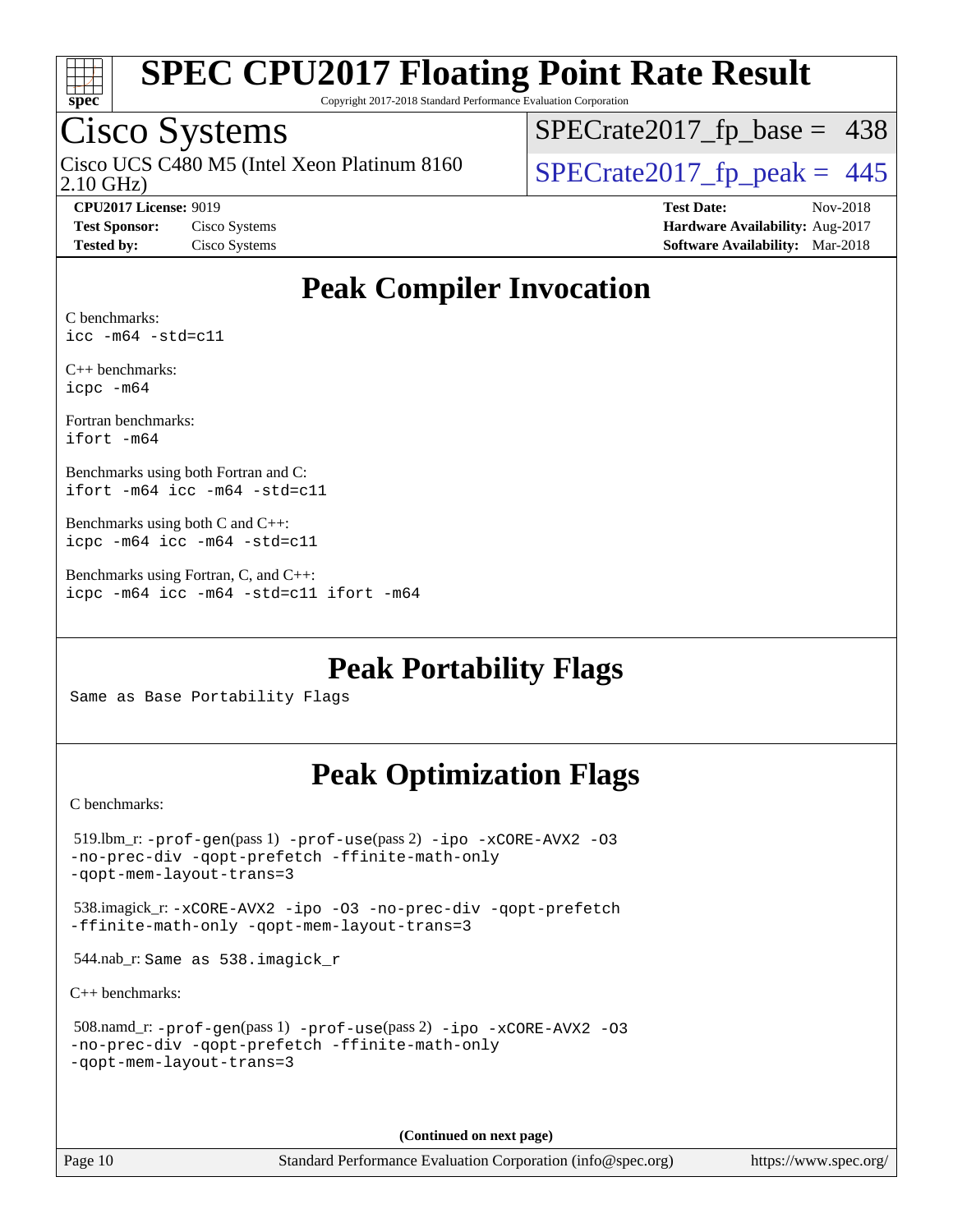

Copyright 2017-2018 Standard Performance Evaluation Corporation

### Cisco Systems

2.10 GHz) Cisco UCS C480 M5 (Intel Xeon Platinum 8160  $\big|$  [SPECrate2017\\_fp\\_peak =](http://www.spec.org/auto/cpu2017/Docs/result-fields.html#SPECrate2017fppeak) 445

[SPECrate2017\\_fp\\_base =](http://www.spec.org/auto/cpu2017/Docs/result-fields.html#SPECrate2017fpbase) 438

| <b>Test Sponsor:</b> | Cisco Systems |
|----------------------|---------------|
| <b>Tested by:</b>    | Cisco Systems |

**[CPU2017 License:](http://www.spec.org/auto/cpu2017/Docs/result-fields.html#CPU2017License)** 9019 **[Test Date:](http://www.spec.org/auto/cpu2017/Docs/result-fields.html#TestDate)** Nov-2018 **[Hardware Availability:](http://www.spec.org/auto/cpu2017/Docs/result-fields.html#HardwareAvailability)** Aug-2017 **[Software Availability:](http://www.spec.org/auto/cpu2017/Docs/result-fields.html#SoftwareAvailability)** Mar-2018

### **[Peak Optimization Flags \(Continued\)](http://www.spec.org/auto/cpu2017/Docs/result-fields.html#PeakOptimizationFlags)**

 510.parest\_r: [-xCORE-AVX2](http://www.spec.org/cpu2017/results/res2018q4/cpu2017-20181113-09724.flags.html#user_peakCXXOPTIMIZE510_parest_r_f-xCORE-AVX2) [-ipo](http://www.spec.org/cpu2017/results/res2018q4/cpu2017-20181113-09724.flags.html#user_peakCXXOPTIMIZE510_parest_r_f-ipo) [-O3](http://www.spec.org/cpu2017/results/res2018q4/cpu2017-20181113-09724.flags.html#user_peakCXXOPTIMIZE510_parest_r_f-O3) [-no-prec-div](http://www.spec.org/cpu2017/results/res2018q4/cpu2017-20181113-09724.flags.html#user_peakCXXOPTIMIZE510_parest_r_f-no-prec-div) [-qopt-prefetch](http://www.spec.org/cpu2017/results/res2018q4/cpu2017-20181113-09724.flags.html#user_peakCXXOPTIMIZE510_parest_r_f-qopt-prefetch) [-ffinite-math-only](http://www.spec.org/cpu2017/results/res2018q4/cpu2017-20181113-09724.flags.html#user_peakCXXOPTIMIZE510_parest_r_f_finite_math_only_cb91587bd2077682c4b38af759c288ed7c732db004271a9512da14a4f8007909a5f1427ecbf1a0fb78ff2a814402c6114ac565ca162485bbcae155b5e4258871) [-qopt-mem-layout-trans=3](http://www.spec.org/cpu2017/results/res2018q4/cpu2017-20181113-09724.flags.html#user_peakCXXOPTIMIZE510_parest_r_f-qopt-mem-layout-trans_de80db37974c74b1f0e20d883f0b675c88c3b01e9d123adea9b28688d64333345fb62bc4a798493513fdb68f60282f9a726aa07f478b2f7113531aecce732043) [Fortran benchmarks](http://www.spec.org/auto/cpu2017/Docs/result-fields.html#Fortranbenchmarks): 503.bwaves\_r: [-xCORE-AVX2](http://www.spec.org/cpu2017/results/res2018q4/cpu2017-20181113-09724.flags.html#user_peakFOPTIMIZE503_bwaves_r_f-xCORE-AVX2) [-ipo](http://www.spec.org/cpu2017/results/res2018q4/cpu2017-20181113-09724.flags.html#user_peakFOPTIMIZE503_bwaves_r_f-ipo) [-O3](http://www.spec.org/cpu2017/results/res2018q4/cpu2017-20181113-09724.flags.html#user_peakFOPTIMIZE503_bwaves_r_f-O3) [-no-prec-div](http://www.spec.org/cpu2017/results/res2018q4/cpu2017-20181113-09724.flags.html#user_peakFOPTIMIZE503_bwaves_r_f-no-prec-div) [-qopt-prefetch](http://www.spec.org/cpu2017/results/res2018q4/cpu2017-20181113-09724.flags.html#user_peakFOPTIMIZE503_bwaves_r_f-qopt-prefetch) [-ffinite-math-only](http://www.spec.org/cpu2017/results/res2018q4/cpu2017-20181113-09724.flags.html#user_peakFOPTIMIZE503_bwaves_r_f_finite_math_only_cb91587bd2077682c4b38af759c288ed7c732db004271a9512da14a4f8007909a5f1427ecbf1a0fb78ff2a814402c6114ac565ca162485bbcae155b5e4258871) [-qopt-mem-layout-trans=3](http://www.spec.org/cpu2017/results/res2018q4/cpu2017-20181113-09724.flags.html#user_peakFOPTIMIZE503_bwaves_r_f-qopt-mem-layout-trans_de80db37974c74b1f0e20d883f0b675c88c3b01e9d123adea9b28688d64333345fb62bc4a798493513fdb68f60282f9a726aa07f478b2f7113531aecce732043) [-auto](http://www.spec.org/cpu2017/results/res2018q4/cpu2017-20181113-09724.flags.html#user_peakFOPTIMIZE503_bwaves_r_f-auto) [-nostandard-realloc-lhs](http://www.spec.org/cpu2017/results/res2018q4/cpu2017-20181113-09724.flags.html#user_peakEXTRA_FOPTIMIZE503_bwaves_r_f_2003_std_realloc_82b4557e90729c0f113870c07e44d33d6f5a304b4f63d4c15d2d0f1fab99f5daaed73bdb9275d9ae411527f28b936061aa8b9c8f2d63842963b95c9dd6426b8a) 549.fotonik3d\_r: Same as 503.bwaves\_r 554.roms\_r: [-prof-gen](http://www.spec.org/cpu2017/results/res2018q4/cpu2017-20181113-09724.flags.html#user_peakPASS1_FFLAGSPASS1_LDFLAGS554_roms_r_prof_gen_5aa4926d6013ddb2a31985c654b3eb18169fc0c6952a63635c234f711e6e63dd76e94ad52365559451ec499a2cdb89e4dc58ba4c67ef54ca681ffbe1461d6b36)(pass 1) [-prof-use](http://www.spec.org/cpu2017/results/res2018q4/cpu2017-20181113-09724.flags.html#user_peakPASS2_FFLAGSPASS2_LDFLAGS554_roms_r_prof_use_1a21ceae95f36a2b53c25747139a6c16ca95bd9def2a207b4f0849963b97e94f5260e30a0c64f4bb623698870e679ca08317ef8150905d41bd88c6f78df73f19)(pass 2) [-ipo](http://www.spec.org/cpu2017/results/res2018q4/cpu2017-20181113-09724.flags.html#user_peakPASS1_FOPTIMIZEPASS2_FOPTIMIZE554_roms_r_f-ipo) [-xCORE-AVX2](http://www.spec.org/cpu2017/results/res2018q4/cpu2017-20181113-09724.flags.html#user_peakPASS2_FOPTIMIZE554_roms_r_f-xCORE-AVX2) [-O3](http://www.spec.org/cpu2017/results/res2018q4/cpu2017-20181113-09724.flags.html#user_peakPASS1_FOPTIMIZEPASS2_FOPTIMIZE554_roms_r_f-O3) [-no-prec-div](http://www.spec.org/cpu2017/results/res2018q4/cpu2017-20181113-09724.flags.html#user_peakPASS1_FOPTIMIZEPASS2_FOPTIMIZE554_roms_r_f-no-prec-div) [-qopt-prefetch](http://www.spec.org/cpu2017/results/res2018q4/cpu2017-20181113-09724.flags.html#user_peakPASS1_FOPTIMIZEPASS2_FOPTIMIZE554_roms_r_f-qopt-prefetch) [-ffinite-math-only](http://www.spec.org/cpu2017/results/res2018q4/cpu2017-20181113-09724.flags.html#user_peakPASS1_FOPTIMIZEPASS2_FOPTIMIZE554_roms_r_f_finite_math_only_cb91587bd2077682c4b38af759c288ed7c732db004271a9512da14a4f8007909a5f1427ecbf1a0fb78ff2a814402c6114ac565ca162485bbcae155b5e4258871) [-qopt-mem-layout-trans=3](http://www.spec.org/cpu2017/results/res2018q4/cpu2017-20181113-09724.flags.html#user_peakPASS1_FOPTIMIZEPASS2_FOPTIMIZE554_roms_r_f-qopt-mem-layout-trans_de80db37974c74b1f0e20d883f0b675c88c3b01e9d123adea9b28688d64333345fb62bc4a798493513fdb68f60282f9a726aa07f478b2f7113531aecce732043) [-auto](http://www.spec.org/cpu2017/results/res2018q4/cpu2017-20181113-09724.flags.html#user_peakPASS2_FOPTIMIZE554_roms_r_f-auto) [-nostandard-realloc-lhs](http://www.spec.org/cpu2017/results/res2018q4/cpu2017-20181113-09724.flags.html#user_peakEXTRA_FOPTIMIZE554_roms_r_f_2003_std_realloc_82b4557e90729c0f113870c07e44d33d6f5a304b4f63d4c15d2d0f1fab99f5daaed73bdb9275d9ae411527f28b936061aa8b9c8f2d63842963b95c9dd6426b8a) [Benchmarks using both Fortran and C](http://www.spec.org/auto/cpu2017/Docs/result-fields.html#BenchmarksusingbothFortranandC): [-prof-gen](http://www.spec.org/cpu2017/results/res2018q4/cpu2017-20181113-09724.flags.html#user_CC_FCpeak_prof_gen_5aa4926d6013ddb2a31985c654b3eb18169fc0c6952a63635c234f711e6e63dd76e94ad52365559451ec499a2cdb89e4dc58ba4c67ef54ca681ffbe1461d6b36)(pass 1) [-prof-use](http://www.spec.org/cpu2017/results/res2018q4/cpu2017-20181113-09724.flags.html#user_CC_FCpeak_prof_use_1a21ceae95f36a2b53c25747139a6c16ca95bd9def2a207b4f0849963b97e94f5260e30a0c64f4bb623698870e679ca08317ef8150905d41bd88c6f78df73f19)(pass 2) [-ipo](http://www.spec.org/cpu2017/results/res2018q4/cpu2017-20181113-09724.flags.html#user_CC_FCpeak_f-ipo) [-xCORE-AVX2](http://www.spec.org/cpu2017/results/res2018q4/cpu2017-20181113-09724.flags.html#user_CC_FCpeak_f-xCORE-AVX2) [-O3](http://www.spec.org/cpu2017/results/res2018q4/cpu2017-20181113-09724.flags.html#user_CC_FCpeak_f-O3) [-no-prec-div](http://www.spec.org/cpu2017/results/res2018q4/cpu2017-20181113-09724.flags.html#user_CC_FCpeak_f-no-prec-div) [-qopt-prefetch](http://www.spec.org/cpu2017/results/res2018q4/cpu2017-20181113-09724.flags.html#user_CC_FCpeak_f-qopt-prefetch) [-ffinite-math-only](http://www.spec.org/cpu2017/results/res2018q4/cpu2017-20181113-09724.flags.html#user_CC_FCpeak_f_finite_math_only_cb91587bd2077682c4b38af759c288ed7c732db004271a9512da14a4f8007909a5f1427ecbf1a0fb78ff2a814402c6114ac565ca162485bbcae155b5e4258871) [-qopt-mem-layout-trans=3](http://www.spec.org/cpu2017/results/res2018q4/cpu2017-20181113-09724.flags.html#user_CC_FCpeak_f-qopt-mem-layout-trans_de80db37974c74b1f0e20d883f0b675c88c3b01e9d123adea9b28688d64333345fb62bc4a798493513fdb68f60282f9a726aa07f478b2f7113531aecce732043) [-auto](http://www.spec.org/cpu2017/results/res2018q4/cpu2017-20181113-09724.flags.html#user_CC_FCpeak_f-auto) [-nostandard-realloc-lhs](http://www.spec.org/cpu2017/results/res2018q4/cpu2017-20181113-09724.flags.html#user_CC_FCpeak_f_2003_std_realloc_82b4557e90729c0f113870c07e44d33d6f5a304b4f63d4c15d2d0f1fab99f5daaed73bdb9275d9ae411527f28b936061aa8b9c8f2d63842963b95c9dd6426b8a) [Benchmarks using both C and C++](http://www.spec.org/auto/cpu2017/Docs/result-fields.html#BenchmarksusingbothCandCXX): 511.povray\_r: [-prof-gen](http://www.spec.org/cpu2017/results/res2018q4/cpu2017-20181113-09724.flags.html#user_peakPASS1_CFLAGSPASS1_CXXFLAGSPASS1_LDFLAGS511_povray_r_prof_gen_5aa4926d6013ddb2a31985c654b3eb18169fc0c6952a63635c234f711e6e63dd76e94ad52365559451ec499a2cdb89e4dc58ba4c67ef54ca681ffbe1461d6b36)(pass 1) [-prof-use](http://www.spec.org/cpu2017/results/res2018q4/cpu2017-20181113-09724.flags.html#user_peakPASS2_CFLAGSPASS2_CXXFLAGSPASS2_LDFLAGS511_povray_r_prof_use_1a21ceae95f36a2b53c25747139a6c16ca95bd9def2a207b4f0849963b97e94f5260e30a0c64f4bb623698870e679ca08317ef8150905d41bd88c6f78df73f19)(pass 2) [-ipo](http://www.spec.org/cpu2017/results/res2018q4/cpu2017-20181113-09724.flags.html#user_peakPASS1_COPTIMIZEPASS1_CXXOPTIMIZEPASS2_COPTIMIZEPASS2_CXXOPTIMIZE511_povray_r_f-ipo) [-xCORE-AVX2](http://www.spec.org/cpu2017/results/res2018q4/cpu2017-20181113-09724.flags.html#user_peakPASS2_COPTIMIZEPASS2_CXXOPTIMIZE511_povray_r_f-xCORE-AVX2) [-O3](http://www.spec.org/cpu2017/results/res2018q4/cpu2017-20181113-09724.flags.html#user_peakPASS1_COPTIMIZEPASS1_CXXOPTIMIZEPASS2_COPTIMIZEPASS2_CXXOPTIMIZE511_povray_r_f-O3) [-no-prec-div](http://www.spec.org/cpu2017/results/res2018q4/cpu2017-20181113-09724.flags.html#user_peakPASS1_COPTIMIZEPASS1_CXXOPTIMIZEPASS2_COPTIMIZEPASS2_CXXOPTIMIZE511_povray_r_f-no-prec-div) [-qopt-prefetch](http://www.spec.org/cpu2017/results/res2018q4/cpu2017-20181113-09724.flags.html#user_peakPASS1_COPTIMIZEPASS1_CXXOPTIMIZEPASS2_COPTIMIZEPASS2_CXXOPTIMIZE511_povray_r_f-qopt-prefetch) [-ffinite-math-only](http://www.spec.org/cpu2017/results/res2018q4/cpu2017-20181113-09724.flags.html#user_peakPASS1_COPTIMIZEPASS1_CXXOPTIMIZEPASS2_COPTIMIZEPASS2_CXXOPTIMIZE511_povray_r_f_finite_math_only_cb91587bd2077682c4b38af759c288ed7c732db004271a9512da14a4f8007909a5f1427ecbf1a0fb78ff2a814402c6114ac565ca162485bbcae155b5e4258871) [-qopt-mem-layout-trans=3](http://www.spec.org/cpu2017/results/res2018q4/cpu2017-20181113-09724.flags.html#user_peakPASS1_COPTIMIZEPASS1_CXXOPTIMIZEPASS2_COPTIMIZEPASS2_CXXOPTIMIZE511_povray_r_f-qopt-mem-layout-trans_de80db37974c74b1f0e20d883f0b675c88c3b01e9d123adea9b28688d64333345fb62bc4a798493513fdb68f60282f9a726aa07f478b2f7113531aecce732043) 526.blender\_r: [-xCORE-AVX2](http://www.spec.org/cpu2017/results/res2018q4/cpu2017-20181113-09724.flags.html#user_peakCOPTIMIZECXXOPTIMIZE526_blender_r_f-xCORE-AVX2) [-ipo](http://www.spec.org/cpu2017/results/res2018q4/cpu2017-20181113-09724.flags.html#user_peakCOPTIMIZECXXOPTIMIZE526_blender_r_f-ipo) [-O3](http://www.spec.org/cpu2017/results/res2018q4/cpu2017-20181113-09724.flags.html#user_peakCOPTIMIZECXXOPTIMIZE526_blender_r_f-O3) [-no-prec-div](http://www.spec.org/cpu2017/results/res2018q4/cpu2017-20181113-09724.flags.html#user_peakCOPTIMIZECXXOPTIMIZE526_blender_r_f-no-prec-div) [-qopt-prefetch](http://www.spec.org/cpu2017/results/res2018q4/cpu2017-20181113-09724.flags.html#user_peakCOPTIMIZECXXOPTIMIZE526_blender_r_f-qopt-prefetch) [-ffinite-math-only](http://www.spec.org/cpu2017/results/res2018q4/cpu2017-20181113-09724.flags.html#user_peakCOPTIMIZECXXOPTIMIZE526_blender_r_f_finite_math_only_cb91587bd2077682c4b38af759c288ed7c732db004271a9512da14a4f8007909a5f1427ecbf1a0fb78ff2a814402c6114ac565ca162485bbcae155b5e4258871) [-qopt-mem-layout-trans=3](http://www.spec.org/cpu2017/results/res2018q4/cpu2017-20181113-09724.flags.html#user_peakCOPTIMIZECXXOPTIMIZE526_blender_r_f-qopt-mem-layout-trans_de80db37974c74b1f0e20d883f0b675c88c3b01e9d123adea9b28688d64333345fb62bc4a798493513fdb68f60282f9a726aa07f478b2f7113531aecce732043) [Benchmarks using Fortran, C, and C++:](http://www.spec.org/auto/cpu2017/Docs/result-fields.html#BenchmarksusingFortranCandCXX) [-xCORE-AVX2](http://www.spec.org/cpu2017/results/res2018q4/cpu2017-20181113-09724.flags.html#user_CC_CXX_FCpeak_f-xCORE-AVX2) [-ipo](http://www.spec.org/cpu2017/results/res2018q4/cpu2017-20181113-09724.flags.html#user_CC_CXX_FCpeak_f-ipo) [-O3](http://www.spec.org/cpu2017/results/res2018q4/cpu2017-20181113-09724.flags.html#user_CC_CXX_FCpeak_f-O3) [-no-prec-div](http://www.spec.org/cpu2017/results/res2018q4/cpu2017-20181113-09724.flags.html#user_CC_CXX_FCpeak_f-no-prec-div) [-qopt-prefetch](http://www.spec.org/cpu2017/results/res2018q4/cpu2017-20181113-09724.flags.html#user_CC_CXX_FCpeak_f-qopt-prefetch) [-ffinite-math-only](http://www.spec.org/cpu2017/results/res2018q4/cpu2017-20181113-09724.flags.html#user_CC_CXX_FCpeak_f_finite_math_only_cb91587bd2077682c4b38af759c288ed7c732db004271a9512da14a4f8007909a5f1427ecbf1a0fb78ff2a814402c6114ac565ca162485bbcae155b5e4258871) [-qopt-mem-layout-trans=3](http://www.spec.org/cpu2017/results/res2018q4/cpu2017-20181113-09724.flags.html#user_CC_CXX_FCpeak_f-qopt-mem-layout-trans_de80db37974c74b1f0e20d883f0b675c88c3b01e9d123adea9b28688d64333345fb62bc4a798493513fdb68f60282f9a726aa07f478b2f7113531aecce732043) [-auto](http://www.spec.org/cpu2017/results/res2018q4/cpu2017-20181113-09724.flags.html#user_CC_CXX_FCpeak_f-auto) [-nostandard-realloc-lhs](http://www.spec.org/cpu2017/results/res2018q4/cpu2017-20181113-09724.flags.html#user_CC_CXX_FCpeak_f_2003_std_realloc_82b4557e90729c0f113870c07e44d33d6f5a304b4f63d4c15d2d0f1fab99f5daaed73bdb9275d9ae411527f28b936061aa8b9c8f2d63842963b95c9dd6426b8a) The flags files that were used to format this result can be browsed at <http://www.spec.org/cpu2017/flags/Intel-ic18.0-official-linux64.2017-12-21.html> <http://www.spec.org/cpu2017/flags/Cisco-Platform-Settings-V1.2-revH.html> You can also download the XML flags sources by saving the following links:

<http://www.spec.org/cpu2017/flags/Intel-ic18.0-official-linux64.2017-12-21.xml> <http://www.spec.org/cpu2017/flags/Cisco-Platform-Settings-V1.2-revH.xml>